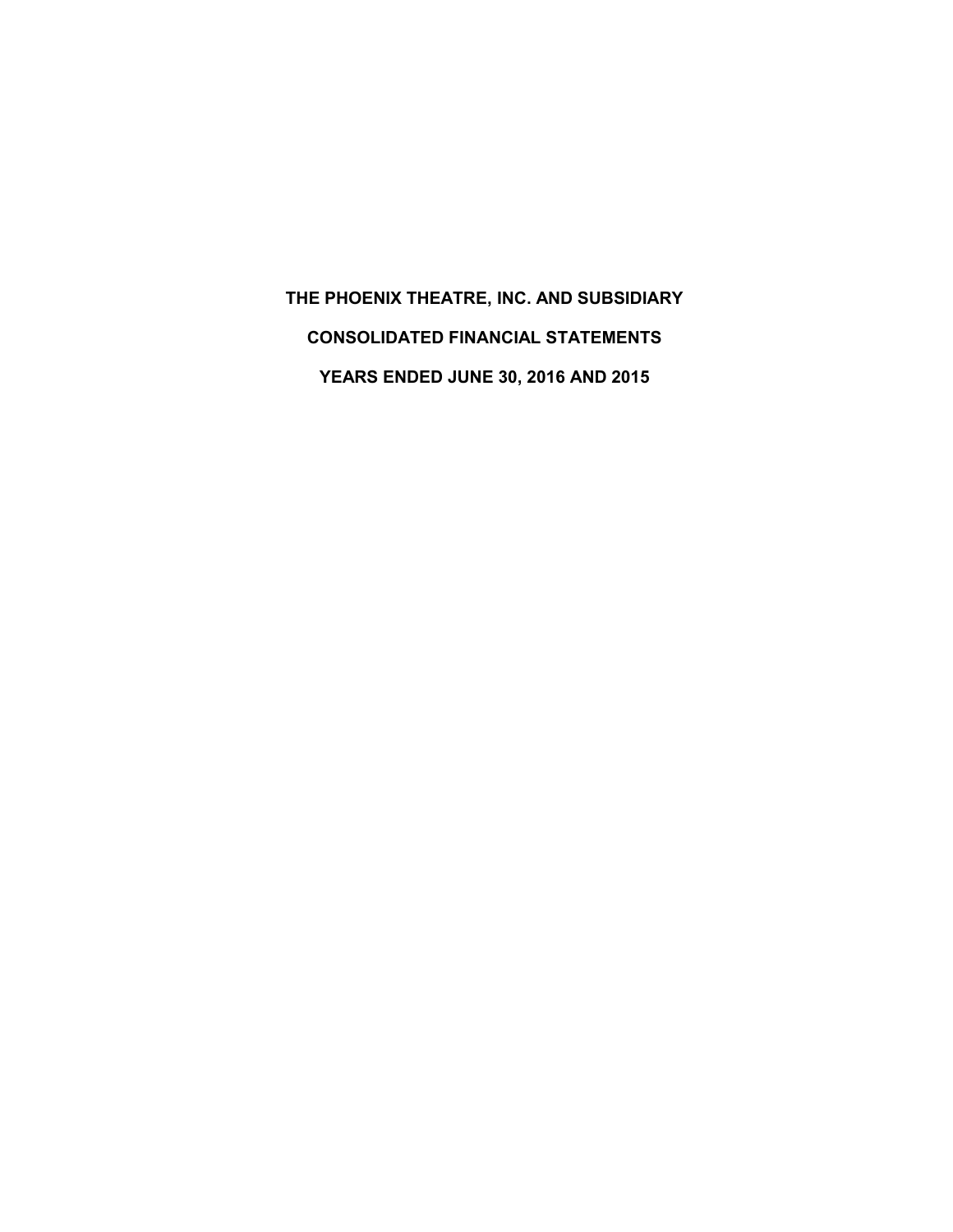### **THE PHOENIX THEATRE, INC. AND SUBSIDIARY TABLE OF CONTENTS YEARS ENDED JUNE 30, 2016 AND 2015**

| INDEPENDENT AUDITORS' REPORT                                                     |    |
|----------------------------------------------------------------------------------|----|
| <b>CONSOLIDATED FINANCIAL STATEMENTS</b>                                         |    |
| <b>CONSOLIDATED STATEMENTS OF FINANCIAL POSITION</b>                             | 3  |
| <b>CONSOLIDATED STATEMENTS OF ACTIVITIES AND CHANGES IN NET</b><br><b>ASSETS</b> | 5  |
| <b>CONSOLIDATED STATEMENTS OF FUNCTIONAL EXPENSES</b>                            | 7  |
| <b>CONSOLIDATED STATEMENTS OF CASH FLOWS</b>                                     | 9  |
| NOTES TO CONSOLIDATED FINANCIAL STATEMENTS                                       | 11 |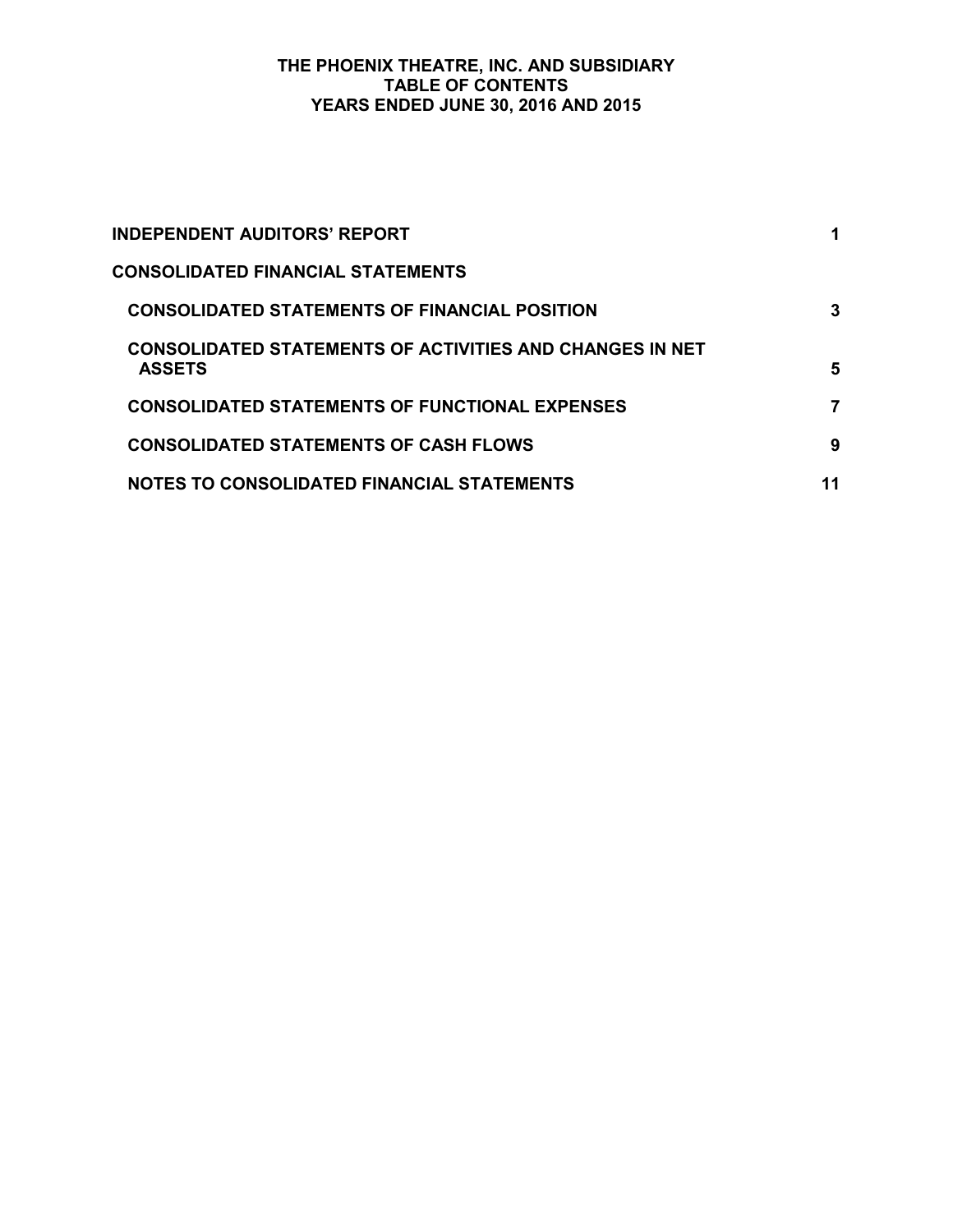

CliftonLarsonAllen LLP CLAconnect.com

# **INDEPENDENT AUDITORS' REPORT**

Board of Directors The Phoenix Theatre, Inc. and Subsidiary Phoenix, Arizona

We have audited the accompanying consolidated financial statements of The Phoenix Theatre, Inc. and Subsidiary, which comprises the consolidated statements of financial position as of June 30, 2016 and 2015, and the related consolidated statements of activities and changes in net assets, functional expenses, and cash flows for the years then ended, and the related notes to the consolidated financial statements.

# *Management's Responsibility for the Consolidated Financial Statements*

Management is responsible for the preparation and fair presentation of these consolidated financial statements in accordance with accounting principles generally accepted in the United States of America; this includes the design, implementation, and maintenance of internal control relevant to the preparation and fair presentation of the consolidated financial statements that are free from material misstatement, whether due to fraud or error.

## *Auditors' Responsibility*

Our responsibility is to express an opinion on these consolidated financial statements based on our audits. We conducted our audits in accordance with auditing standards generally accepted in the United States of America. Those standards require that we plan and perform the audit to obtain reasonable assurance about whether the consolidated financial statements are free from material misstatement.

An audit involves performing procedures to obtain audit evidence about the amounts and disclosures in the consolidated financial statements. The procedures selected depend on the auditors' judgment, including the assessment of the risks of material misstatement of the consolidated financial statements, whether due to fraud or error. In making those risk assessments, the auditor considers internal control relevant to the entity's preparation and fair presentation of the consolidated financial statements in order to design audit procedures that are appropriate in the circumstances, but not for the purpose of expressing an opinion on the effectiveness of the entity's internal control. Accordingly, we express no such opinion. An audit also includes evaluating the appropriateness of accounting policies used and the reasonableness of significant accounting estimates made by management, as well as evaluating the overall presentation of the consolidated financial statements.

We believe that the audit evidence we have obtained is sufficient and appropriate to provide a basis for our audit opinion.

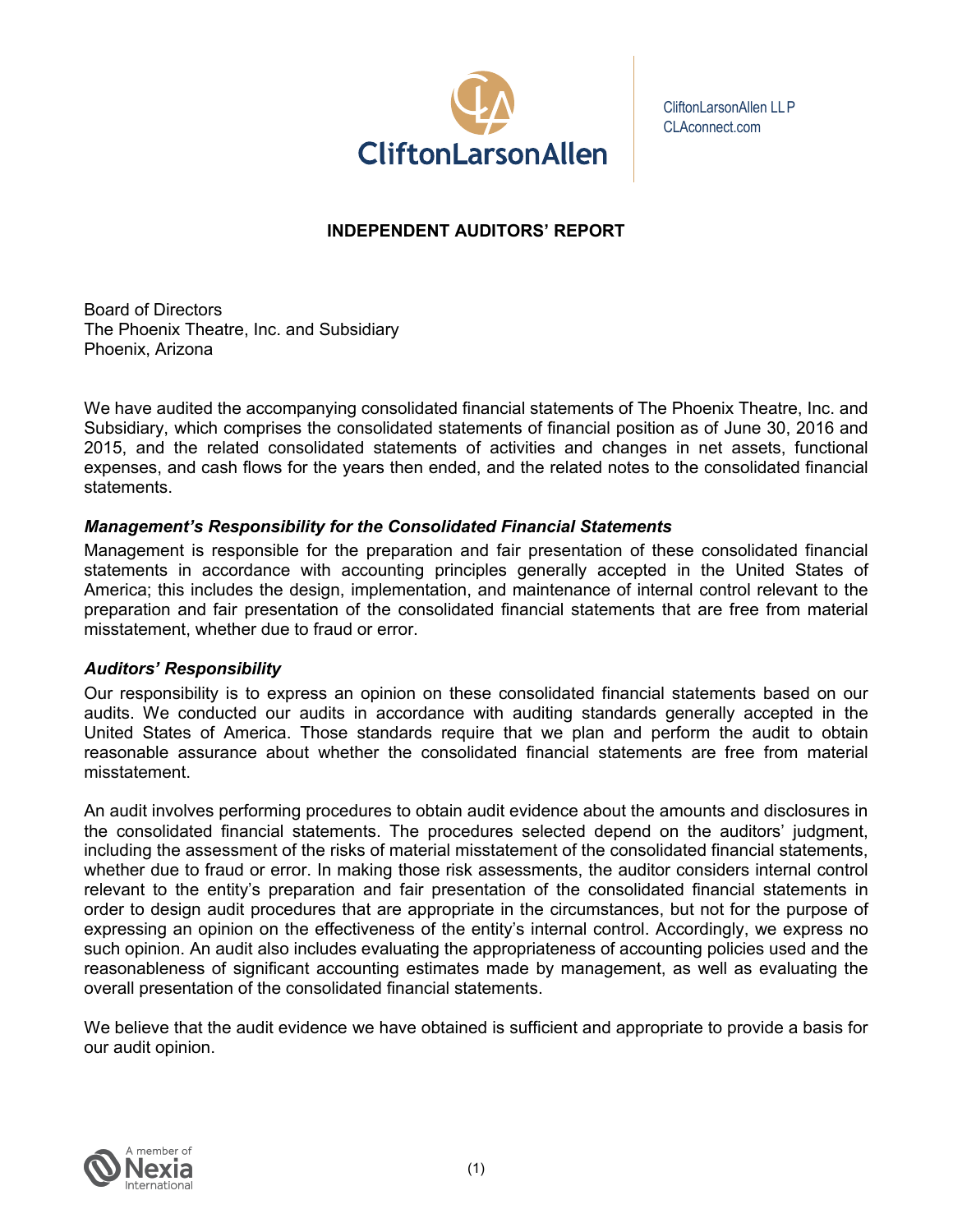Board of Directors The Phoenix Theatre, Inc. and Subsidiary

## *Opinion*

In our opinion, the consolidated financial statements referred to above present fairly, in all material respects, the financial position of The Phoenix Theatre, Inc. and Subsidiary as of June 30, 2016 and 2015, and their changes in net assets and their cash flows for the years then ended in accordance with accounting principles generally accepted in the United States of America.

Vifton Larson Allen LLP

**CliftonLarsonAllen LLP**

Phoenix, Arizona November 15, 2016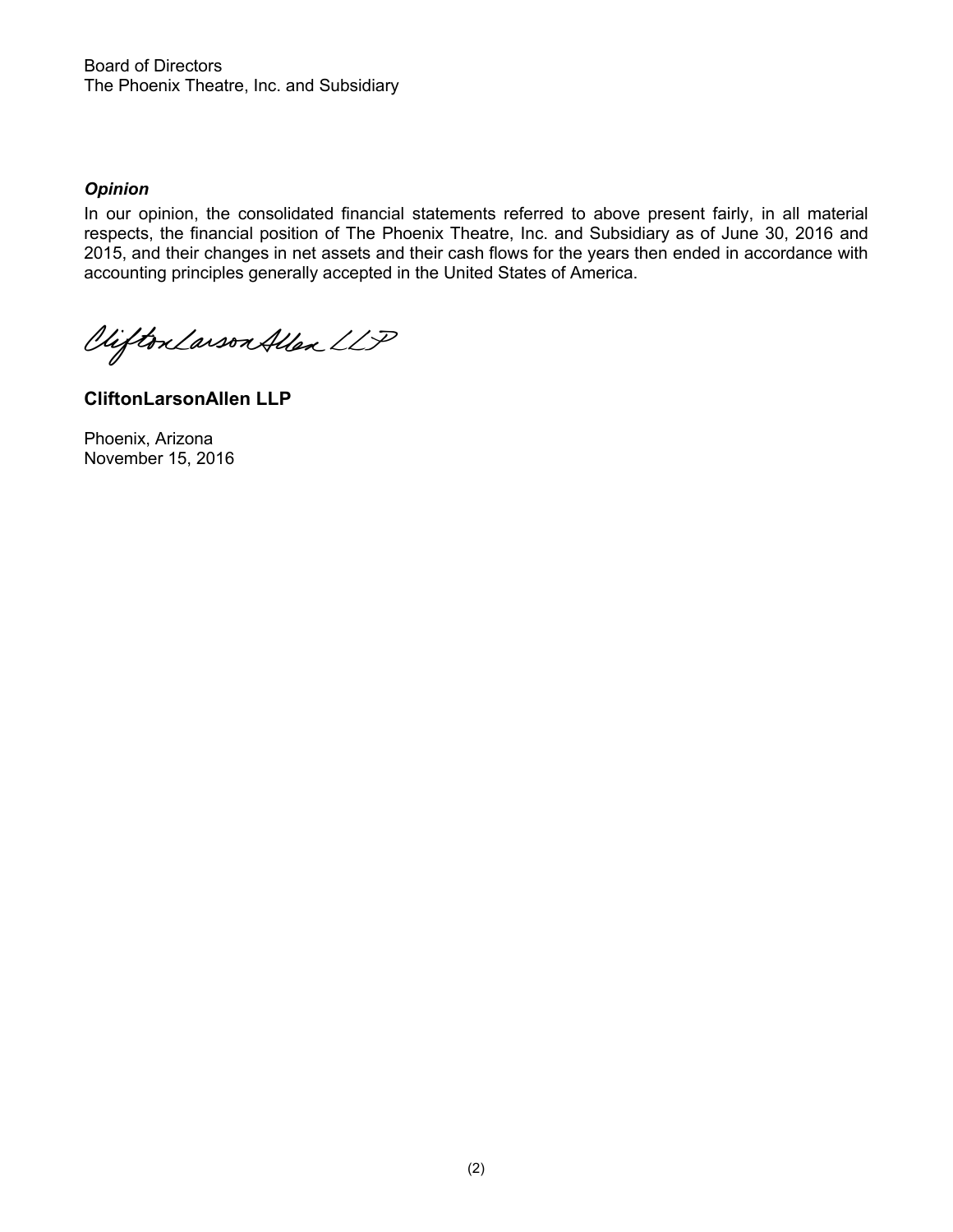## **THE PHOENIX THEATRE, INC. AND SUBSIDIARY CONSOLIDATED STATEMENTS OF FINANCIAL POSITION JUNE 30, 2016 AND 2015**

|                                                             | 2016             | 2015                   |
|-------------------------------------------------------------|------------------|------------------------|
| <b>ASSETS</b>                                               |                  |                        |
| <b>CURRENT ASSETS</b>                                       |                  |                        |
| Cash and Cash Equivalents                                   | \$<br>1,006,069  | \$<br>158,952          |
| <b>Accounts Receivable</b>                                  | 27,621           | 2,656                  |
| Pledges Receivable, Net                                     | 102,254          | 179,498                |
| Prepaid Expenses and Other Assets                           | 265,588          | 210,444                |
| Donated Facility Space Receivable, Current Portion          | 547,600          | 547,600                |
| Donated Utility Allowance Receivable, Current Portion       | 68,547           | 68,547                 |
| <b>Total Current Assets</b>                                 | 2,017,679        | $\overline{1,}167,697$ |
| <b>PLEDGES RECEIVABLE, Net</b>                              |                  |                        |
| <b>Less Current Maturities and Unamortized Discount</b>     | 40,000           | 60,000                 |
| <b>COSTUME INVENTORY</b>                                    | 60,353           | 60,353                 |
| <b>PROPERTY AND EQUIPMENT, Net</b>                          | 2,633,709        | 2,477,684              |
| ASSETS RESTRICTED FOR CAPITAL CAMPAIGN                      |                  |                        |
| Pledges Receivable, Less Allowance and Unamortized Discount | 1,230,372        | 1,671,242              |
| Total Assets Restricted for Capital Campaign                | 1,230,372        | 1,671,242              |
| <b>DONATED FACILITY SPACE RECEIVABLE, Net</b>               | 11,520,210       | 11,664,937             |
| <b>DONATED UTILITY ALLOWANCE RECEIVABLE, Net</b>            | 1,442,067        | 1,460,183              |
| <b>LIQUOR LICENSE</b>                                       | 73,127           | 73,127                 |
| <b>Total Assets</b>                                         | \$<br>19,017,517 | \$<br>18,635,223       |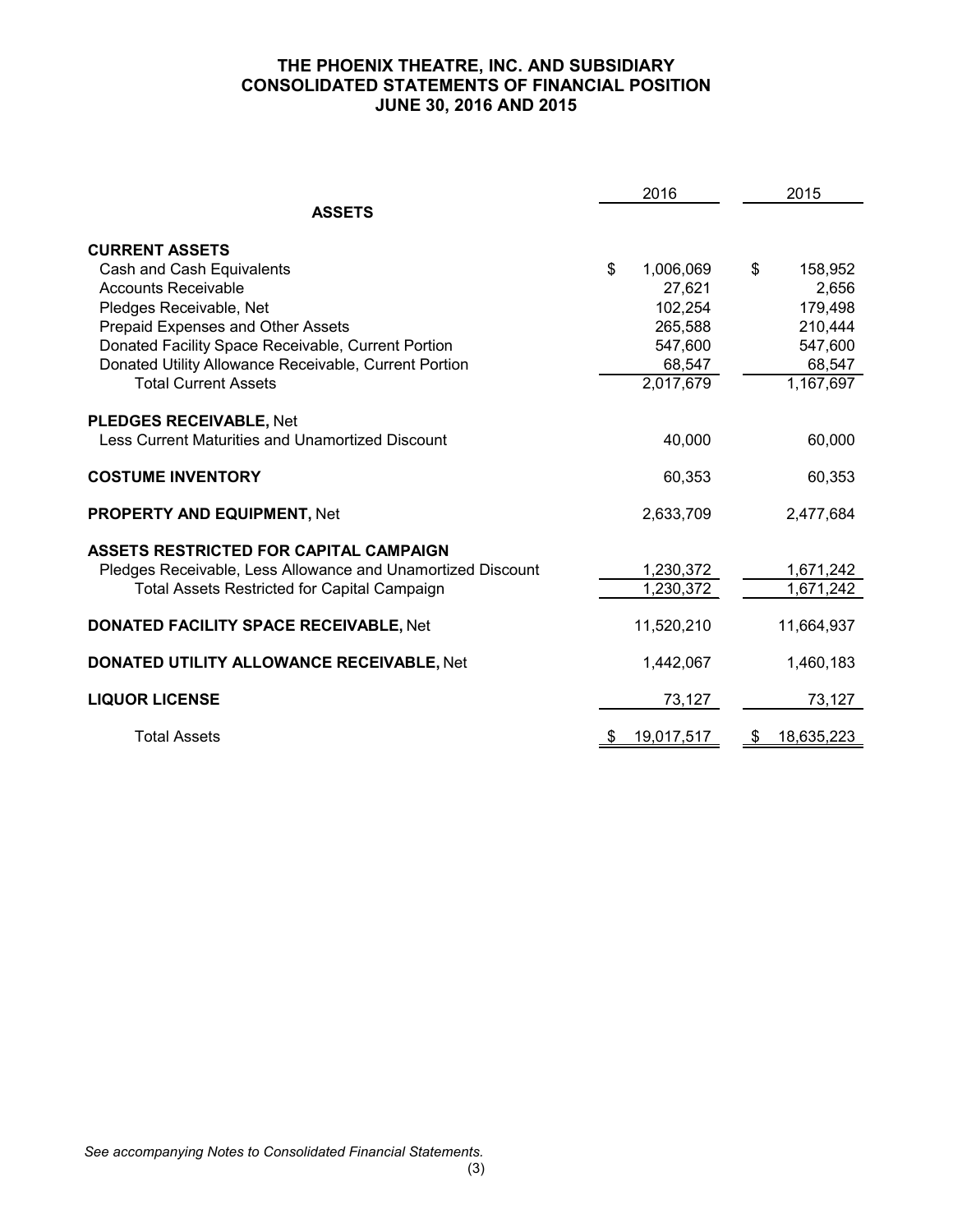|                                                                                                                | 2016                   |                        |
|----------------------------------------------------------------------------------------------------------------|------------------------|------------------------|
| <b>LIABILITIES AND NET ASSETS</b>                                                                              |                        |                        |
| <b>CURRENT LIABILITIES</b>                                                                                     |                        |                        |
| <b>Accounts Payable</b>                                                                                        | \$<br>246,204          | \$<br>332,955          |
| Accrued Expenses and Other Liabilities                                                                         | 103,746                | 51,658                 |
| Deferred Revenue                                                                                               | 1,114,457              | 963,265                |
| <b>Current Maturities of Notes Payable</b>                                                                     | 438,536                | 470,102                |
| <b>Total Current Liabilities</b>                                                                               | 1,902,943              | 1,817,980              |
| <b>NOTES PAYABLE, Less Current Maturities</b><br><b>Total Liabilities</b>                                      | 1,659,587<br>3,562,530 | 2,098,208<br>3,916,188 |
| <b>NET ASSETS</b><br>Unrestricted, Includes Board Designated Funds of<br>\$999,928 for 2016 and \$-0- for 2015 | 151,860                | (1, 184, 263)          |
| <b>Temporarily Restricted</b>                                                                                  | 15,258,127<br>45,000   | 15,858,298             |
| <b>Permanently Restricted</b><br><b>Total Net Assets</b>                                                       | 15,454,987             | 45,000<br>14,719,035   |
|                                                                                                                |                        |                        |
| <b>Total Liabilities and Net Assets</b>                                                                        | 19,017,517             | 18,635,223<br>Ъ        |
|                                                                                                                |                        |                        |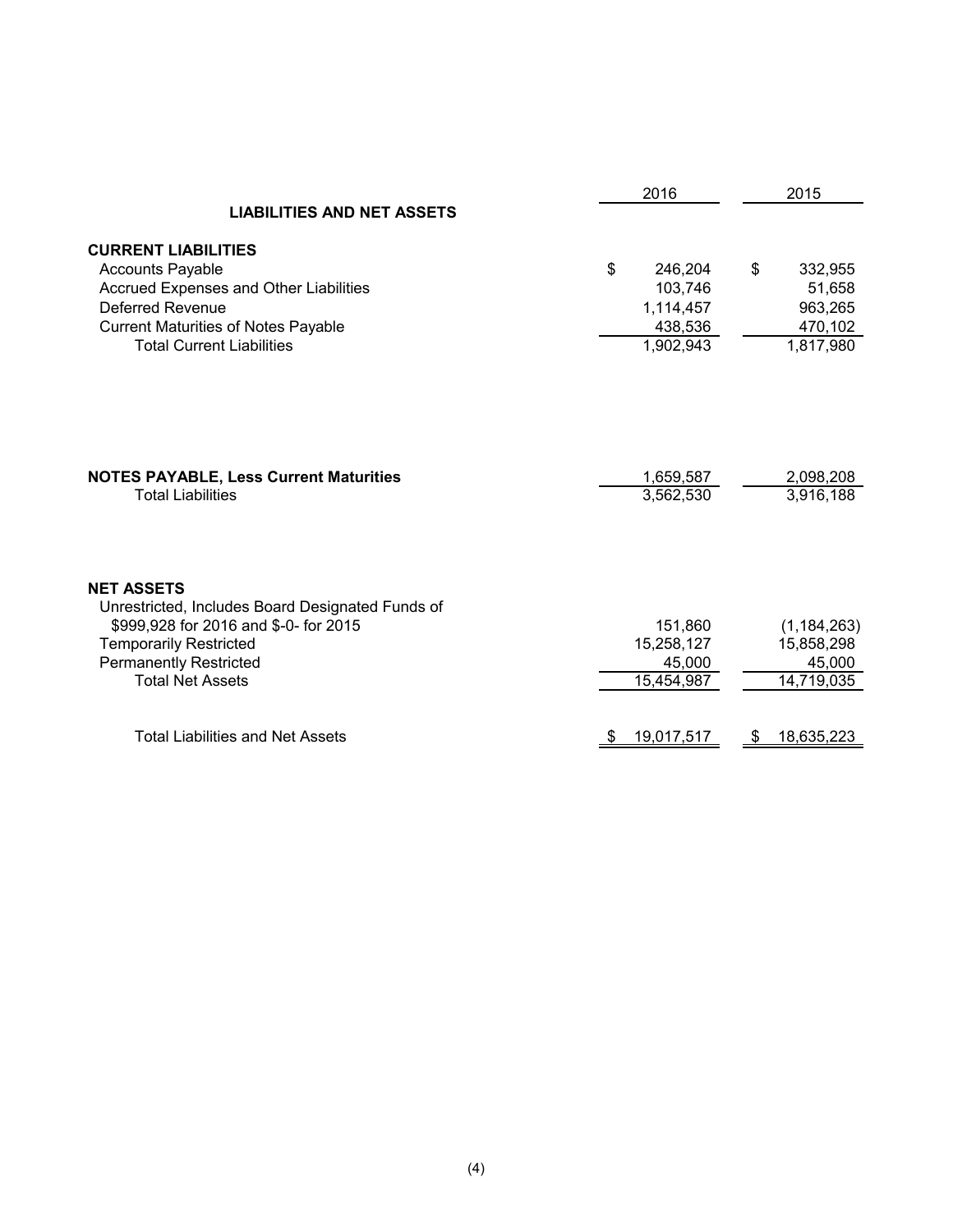## **THE PHOENIX THEATRE, INC. AND SUBSIDIARY CONSOLIDATED STATEMENT OF ACTIVITIES AND CHANGES IN NET ASSETS YEAR ENDED JUNE 30, 2016**

|                                              |                 | Temporarily  | Permanently  |   |               |
|----------------------------------------------|-----------------|--------------|--------------|---|---------------|
|                                              | Unrestricted    | Restricted   | Restricted   |   | <b>Totals</b> |
| <b>REVENUES AND PUBLIC SUPPORT</b>           |                 |              |              |   |               |
| Performance Programs                         | \$<br>3,173,476 | \$           | \$           | S | 3,173,476     |
| <b>Ticket Servicing Revenue</b>              | 215,988         |              |              |   | 215,988       |
| Contributions                                | 1,883,698       | 765,791      |              |   | 2,649,489     |
| <b>Special Events</b>                        | 546,492         |              |              |   | 546,492       |
| <b>Less Direct Donor Expenses</b>            | (52, 711)       |              |              |   | (52, 711)     |
| Academy                                      | 232,670         |              |              |   | 232,670       |
| Rental Income                                | 177,598         |              |              |   | 177,598       |
| <b>In-Kind Contributions</b>                 | 89,012          |              |              |   | 89,012        |
| <b>Other Revenue</b>                         | 6,096           |              |              |   | 6,096         |
| Net Assets Released from Restrictions        | 1,365,962       | (1,365,962)  |              |   |               |
| <b>Total Revenues and Public Support</b>     | 7,638,281       | (600, 171)   |              |   | 7,038,110     |
| <b>EXPENSES</b><br><b>Program Services</b>   | 4,178,654       |              |              |   | 4,178,654     |
| <b>Supporting Services:</b>                  | 1,485,112       |              |              |   | 1,485,112     |
| <b>Management and General</b><br>Fundraising | 636,657         |              |              |   | 636,657       |
| <b>Total Functional Expenses</b>             | 6,300,423       |              |              |   | 6,300,423     |
|                                              |                 |              |              |   |               |
| <b>OTHER EXPENSE</b>                         |                 |              |              |   |               |
| Gain on Sale of Disposal of Real Property    | (1,735)         |              |              |   | (1,735)       |
| Net Other Expense                            | (1,735)         |              |              |   | (1,735)       |
| <b>CHANGES IN NET ASSETS</b>                 | 1,336,123       | (600, 171)   |              |   | 735,952       |
| Net Assets - Beginning of Year               | (1, 184, 263)   | 15,858,298   | 45,000       |   | 14,719,035    |
| <b>NET ASSETS - END OF YEAR</b>              | \$<br>151,860   | \$15,258,127 | \$<br>45,000 |   | \$15,454,987  |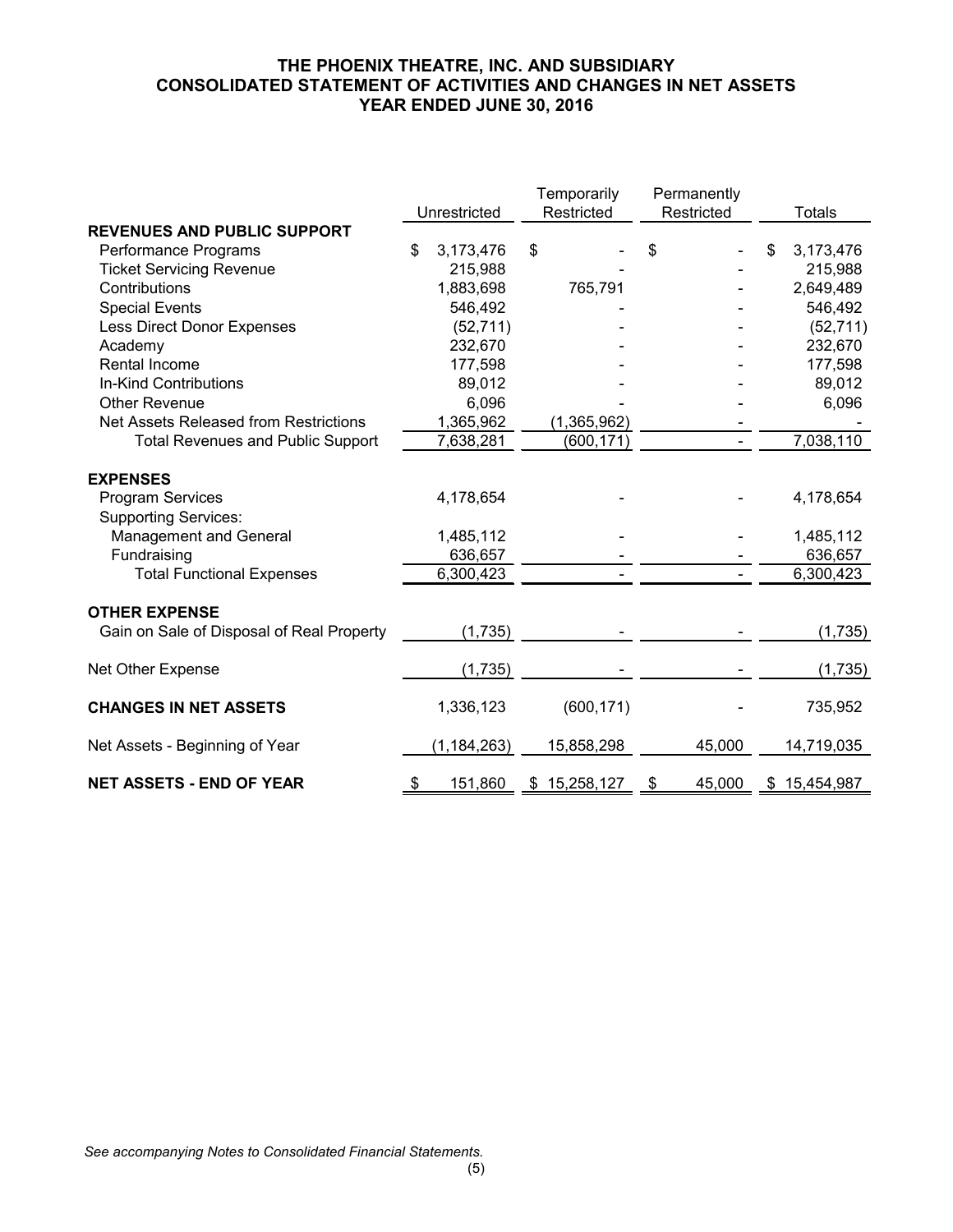## **THE PHOENIX THEATRE, INC. AND SUBSIDIARY CONSOLIDATED STATEMENT OF ACTIVITIES AND CHANGES IN NET ASSETS YEAR ENDED JUNE 30, 2015**

|                                           |                     | Temporarily      | Permanently  |    |               |
|-------------------------------------------|---------------------|------------------|--------------|----|---------------|
|                                           | Unrestricted        | Restricted       | Restricted   |    | <b>Totals</b> |
| <b>REVENUES AND PUBLIC SUPPORT</b>        |                     |                  |              |    |               |
| Performance Programs                      | \$<br>2,675,110     | \$               | \$           | S  | 2,675,110     |
| <b>Ticket Servicing Revenue</b>           | 187,695             |                  |              |    | 187,695       |
| Contributions                             | 663,452             | 501,851          |              |    | 1,165,303     |
| <b>Special Events</b>                     | 405,903             |                  |              |    | 405,903       |
| Less Direct Donor Expenses                | (53, 395)           |                  |              |    | (53, 395)     |
| Academy                                   | 211,340             |                  |              |    | 211,340       |
| Rental Income                             | 191,421             |                  |              |    | 191,421       |
| In-Kind Contributions                     | 337,760             |                  |              |    | 337,760       |
| <b>Other Revenue</b>                      | 5,364               |                  |              |    | 5,364         |
| Net Assets Released from Restrictions     | 1,149,868           | (1, 149, 868)    |              |    |               |
| <b>Total Revenues and Public Support</b>  | 5,774,518           | (648, 017)       |              |    | 5,126,501     |
|                                           |                     |                  |              |    |               |
| <b>EXPENSES</b>                           |                     |                  |              |    |               |
| <b>Program Services</b>                   | 3,818,608           |                  |              |    | 3,818,608     |
| <b>Supporting Services:</b>               |                     |                  |              |    |               |
| Management and General                    | 1,248,322           |                  |              |    | 1,248,322     |
| Fundraising                               | 514,313             |                  |              |    | 514,313       |
| <b>Total Expenses</b>                     | 5,581,243           |                  |              |    | 5,581,243     |
| <b>OTHER INCOME</b>                       |                     |                  |              |    |               |
| Gain on Sale of Disposal of Real Property | 66,504              |                  |              |    | 66,504        |
| Gain on Extinguishment of Debt            | 67,321              |                  |              |    | 67,321        |
| Other Income                              | 133,825             |                  |              |    | 133,825       |
| <b>CHANGES IN NET ASSETS</b>              | 327,100             | (648, 017)       |              |    | (320, 917)    |
| Net Assets - Beginning of Year            | (1,511,363)         | 16,506,315       | 45,000       |    | 15,039,952    |
| <b>NET ASSETS - END OF YEAR</b>           | \$<br>(1, 184, 263) | 15,858,298<br>\$ | \$<br>45,000 | \$ | 14,719,035    |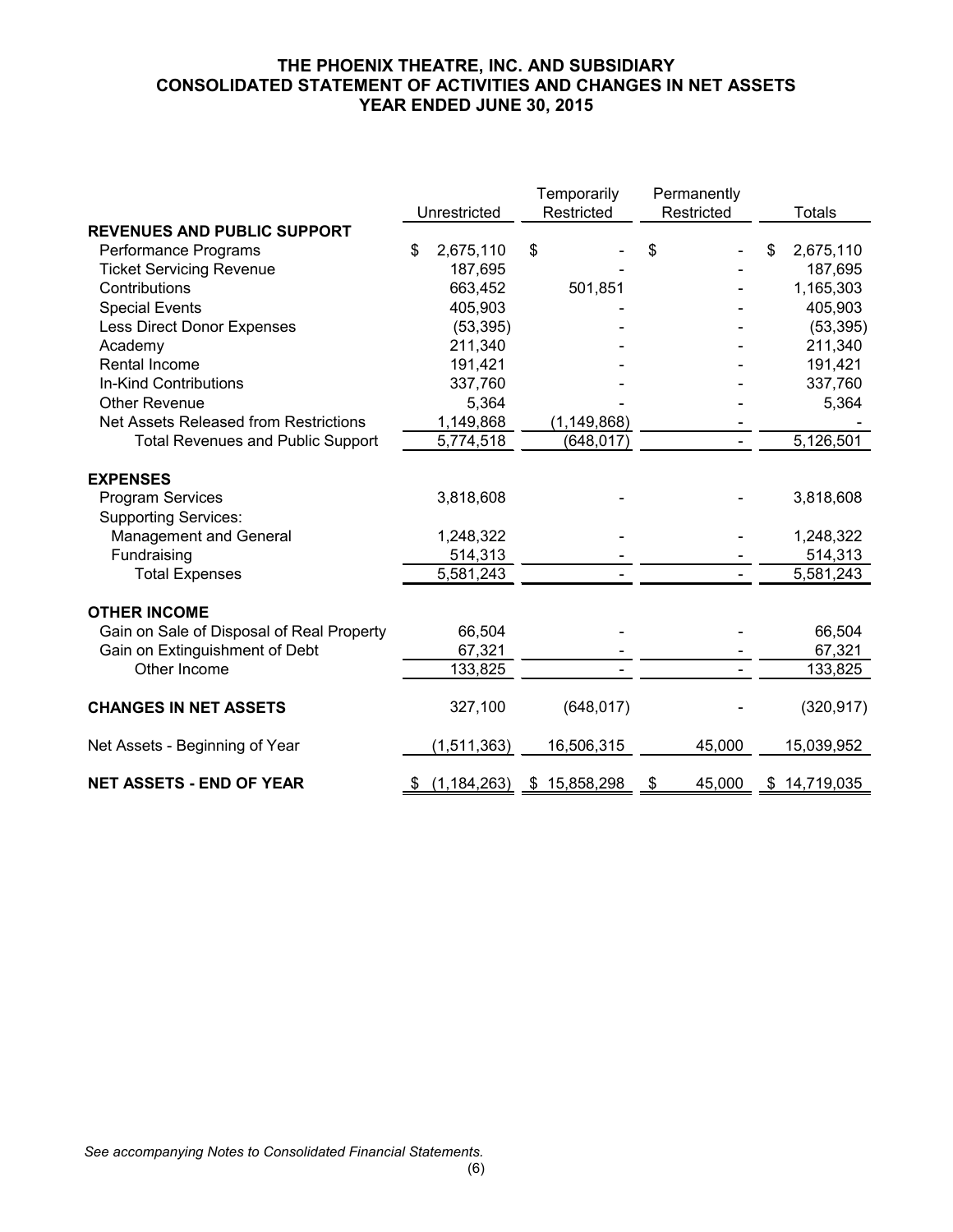## **THE PHOENIX THEATRE, INC. AND SUBSIDIARY CONSOLIDATED STATEMENT OF FUNCTIONAL EXPENSES YEAR ENDED JUNE 30, 2016**

|                                            | <b>Supporting Services</b> |                 |                      |                 |
|--------------------------------------------|----------------------------|-----------------|----------------------|-----------------|
|                                            | Program                    | Management      |                      |                 |
|                                            | <b>Services</b>            | and General     | Fundraising          | Total           |
| Salaries                                   | 2,075,872<br>\$            | \$<br>408,106   | \$<br>313,692        | 2,797,670<br>\$ |
| <b>Employee Benefits and Payroll Taxes</b> | 208,734                    | 78,493          | 59,546               | 346,773         |
| <b>Total Personnel Costs</b>               | 2,284,606                  | 486,599         | 373,238              | 3,144,443       |
| <b>Education Activities</b>                | 19,078                     |                 |                      | 19,078          |
| <b>Bad Debt Expense</b>                    |                            | 15,548          |                      | 15,548          |
| <b>Bank Fees</b>                           |                            | 93,437          |                      | 93,437          |
| Concessions                                | 135,901                    |                 |                      | 135,901         |
| Fundraising                                |                            |                 | 253,651              | 253,651         |
| In-Kind Expense                            | 330,984                    |                 |                      | 330,984         |
| Insurance                                  | 37,479                     | 4,677           |                      | 42,156          |
| Interest                                   |                            | 124,443         |                      | 124,443         |
| Miscellaneous                              | 24,201                     | 32,264          | 7,720                | 64,185          |
| <b>Production Materials</b>                | 247,175                    |                 |                      | 247,175         |
| Production Travel and Housing              | 42,420                     |                 |                      | 42,420          |
| <b>Professional Services</b>               | 273,240                    | 126,583         |                      | 399,823         |
| Program Marketing                          |                            | 432,782         |                      | 432,782         |
| Repairs and Maintenance                    | 31,615                     | 32,535          |                      | 64,150          |
| Royalties                                  | 272,115                    |                 |                      | 272,115         |
| <b>Supplies</b>                            | 98,575                     | 41,116          | 653                  | 140,344         |
| <b>Travel and Housing</b>                  | 5,977                      | 39,803          |                      | 45,780          |
| <b>Utilities</b>                           | 158,426                    | 29,460          | 1,395                | 189,281         |
| <b>Total Expenses Before Depreciation</b>  |                            |                 |                      |                 |
| and Amortization                           | 3,961,792                  | 1,459,247       | 636,657              | 6,057,696       |
| Depreciation and Amortization              | 216,862                    | 25,865          |                      | 242,727         |
| <b>Total Functional Expenses</b>           | 4,178,654                  | 1,485,112<br>\$ | 636,657<br><u>\$</u> | 6,300,423<br>\$ |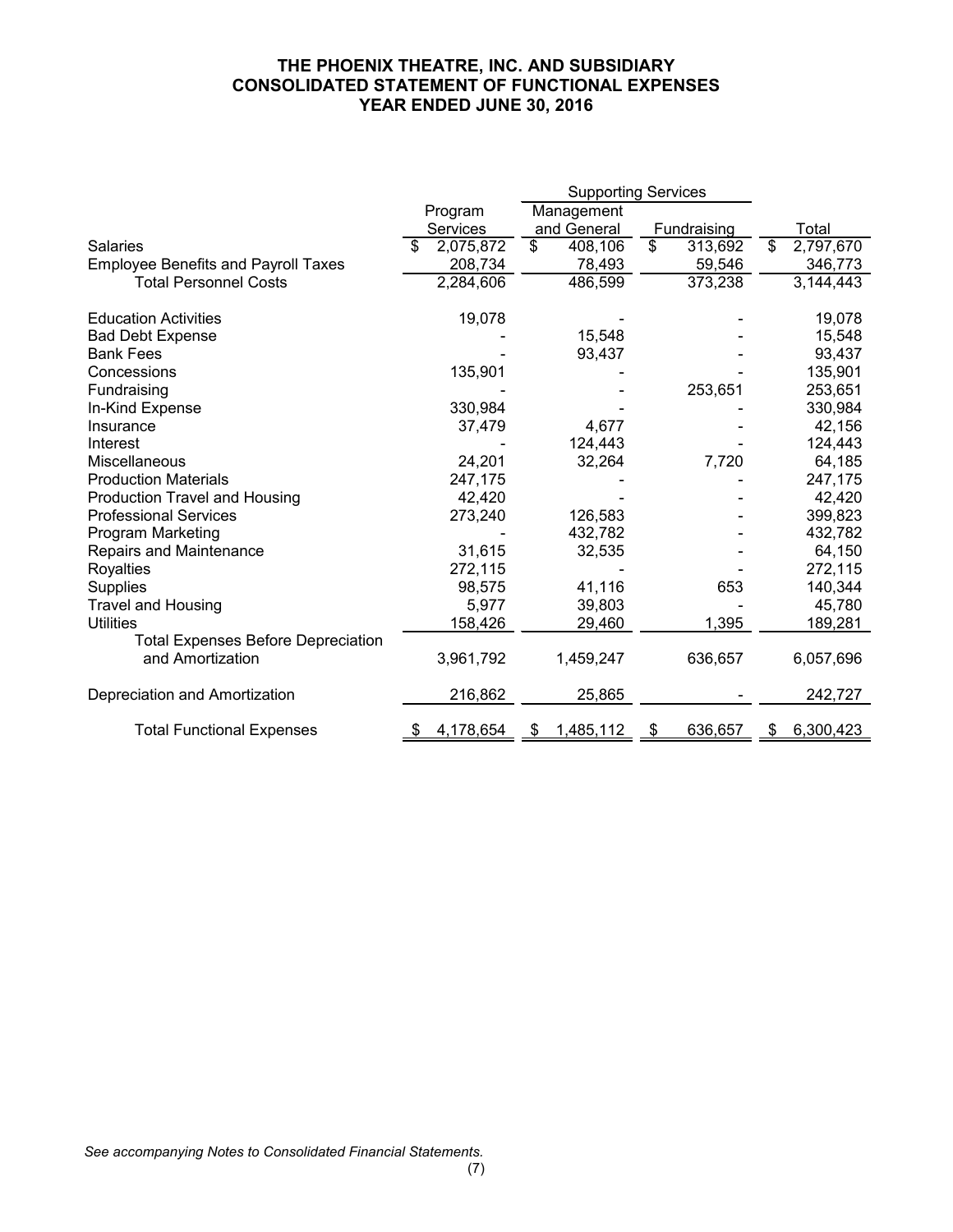## **THE PHOENIX THEATRE, INC. AND SUBSIDIARY CONSOLIDATED STATEMENT OF FUNCTIONAL EXPENSES YEAR ENDED JUNE 30, 2015**

|                                            | Program        | Management                |               |                 |
|--------------------------------------------|----------------|---------------------------|---------------|-----------------|
|                                            | Services       | and General               | Fundraising   | Total           |
| <b>Salaries</b>                            | 1,873,006<br>S | $\mathfrak{S}$<br>317,734 | 262,851<br>\$ | 2,453,591<br>S  |
| <b>Employee Benefits and Payroll Taxes</b> | 192,330        | 56,219                    | 47,343        | 295,892         |
| <b>Total Personnel Costs</b>               | 2,065,336      | 373,953                   | 310,194       | 2,749,483       |
| <b>Education Activities</b>                | 14,770         |                           |               | 14,770          |
| <b>Bad Debt Expense</b>                    |                | 115,523                   |               | 115,523         |
| <b>Bank Fees</b>                           |                | 96,080                    |               | 96,080          |
| Concessions                                | 87,605         |                           |               | 87,605          |
| Fundraising                                |                |                           | 195,862       | 195,862         |
| In-Kind Expense                            | 440,003        |                           |               | 440,003         |
| Insurance                                  | 28,107         | 11,832                    |               | 39,939          |
| Interest                                   |                | 130,547                   |               | 130,547         |
| Miscellaneous                              | 10,039         | 5,439                     | 6,662         | 22,140          |
| <b>Production Materials</b>                | 233,424        |                           |               | 233,424         |
| <b>Production Travel and Housing</b>       | 66,442         |                           |               | 66,442          |
| <b>Professional Services</b>               | 183,841        | 122,809                   |               | 306,650         |
| Program Marketing                          |                | 290,934                   |               | 290,934         |
| <b>Repairs and Maintenance</b>             | 27,256         | 19,461                    |               | 46,717          |
| Royalties                                  | 253,933        |                           |               | 253,933         |
| Supplies                                   | 40,509         | 38,877                    | 143           | 79,529          |
| <b>Travel and Housing</b>                  | 47,438         | 20,426                    |               | 67,864          |
| <b>Utilities</b>                           | 142,303        | 22,441                    | 1,452         | 166,196         |
| <b>Total Expenses Before Depreciation</b>  |                |                           |               |                 |
| and Amortization                           | 3,641,006      | 1,248,322                 | 514,313       | 5,403,641       |
| Depreciation and Amortization              | 177,602        |                           |               | 177,602         |
| <b>Total Functional Expenses</b>           | 3,818,608      | 1,248,322<br>\$           | 514,313<br>\$ | 5,581,243<br>P. |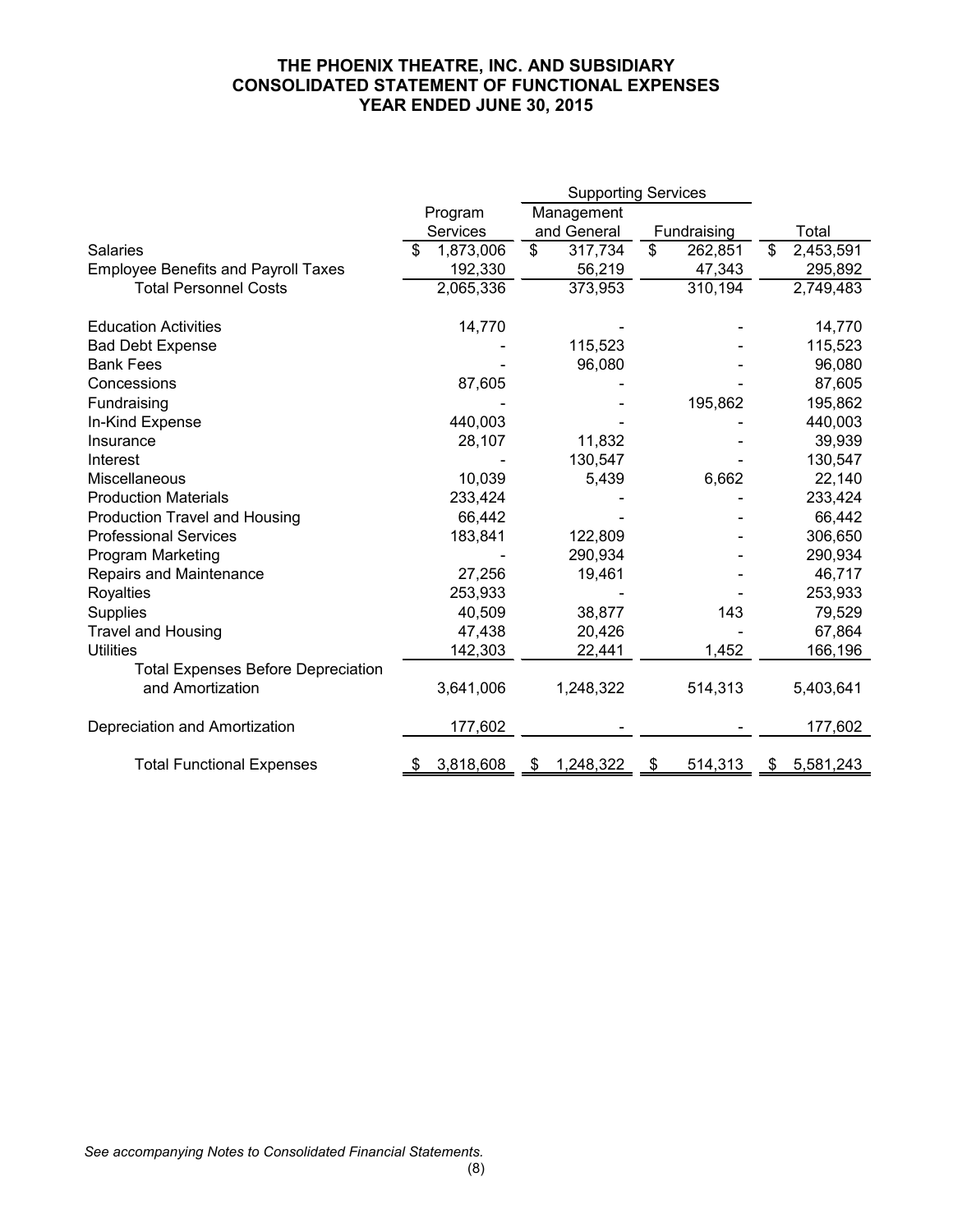### **THE PHOENIX THEATRE, INC. AND SUBSIDIARY CONSOLIDATED STATEMENTS OF CASH FLOWS YEARS ENDED JUNE 30, 2016 AND 2015**

|                                                        | 2016 |            | 2015 |             |  |
|--------------------------------------------------------|------|------------|------|-------------|--|
| <b>CASH FLOWS FROM OPERATING ACTIVITIES</b>            |      |            |      |             |  |
| <b>Changes in Net Assets</b>                           | \$   | 735,952    | \$   | (320, 917)  |  |
| Adjustments to Reconcile Changes in Net Assets to Net  |      |            |      |             |  |
| Cash Provided by Operating Activities:                 |      |            |      |             |  |
| Depreciation and Amortization                          |      | 242,727    |      | 177,602     |  |
| Gain on Disposal of Real Property                      |      | 1,735      |      | (66, 504)   |  |
| Gain on Extinguishment of Debt                         |      |            |      | (67, 321)   |  |
| Donated Facility Space Receivable, Net                 |      | 144,727    |      | 140,105     |  |
| Donated Utility Allowance Receivable, Net              |      | 18,116     |      | 17,538      |  |
| Change in Discount on Pledges Receivable               |      | (29, 979)  |      | 32,025      |  |
| Change in allowance for doubtful accounts              |      | (105, 450) |      |             |  |
| Increase (Decrease) in Cash Resulting from Changes in: |      |            |      |             |  |
| <b>Accounts Receivable</b>                             |      | (24, 965)  |      | 6,941       |  |
| Pledges Receivable                                     |      | 182,276    |      | 87,300      |  |
| Prepaid Expenses and Other Assets                      |      | (55, 144)  |      | (51, 220)   |  |
| Liquor License                                         |      |            |      | 1,537       |  |
| <b>Accounts Payable</b>                                |      | (86, 751)  |      | 241,624     |  |
| Accrued Expenses and Other Liabilities                 |      | 52,088     |      | (27, 955)   |  |
| <b>Deferred Revenue</b>                                |      | 151,192    |      | (102, 507)  |  |
| Net Cash Provided By Operating Activities              |      | 1,226,524  |      | 68,248      |  |
| <b>CASH FLOWS FROM INVESTING ACTIVITIES</b>            |      |            |      |             |  |
| Purchases of Property and Equipment                    |      | (401, 237) |      | (1,702,305) |  |
| Proceeds from Sale of Real Property                    |      | 750        |      | 323,308     |  |
| Net Cash Used in Investing Activities                  |      | (400, 487) |      | (1,378,997) |  |
| <b>CASH FLOWS FROM FINANCING ACTIVITIES</b>            |      |            |      |             |  |
| Proceeds from Capital Campaign Pledges                 |      | 471,867    |      | 627,459     |  |
| Changes in Capital Campaign Pledges Receivable         |      | 19,400     |      | (81, 919)   |  |
| Proceeds from Line of Credit                           |      | 50,000     |      | 3,126,250   |  |
| Repayments on Notes Payable                            |      | (470, 187) |      | (893, 627)  |  |
| Payments on Line of Credit                             |      | (50,000)   |      | (1,800,000) |  |
| Net Cash Provided By Financing Activities              |      | 21,080     |      | 978,163     |  |
| NET INCREASE (DECREASE) IN CASH AND CASH EQUIVALENTS   |      | 847,117    |      | (332, 586)  |  |
| Cash and Cash Equivalents - Beginning of Year          |      | 158,952    |      | 491,538     |  |
| CASH AND CASH EQUIVALENTS - END OF YEAR                |      | 1,006,069  | \$   | 158,952     |  |

(Continued)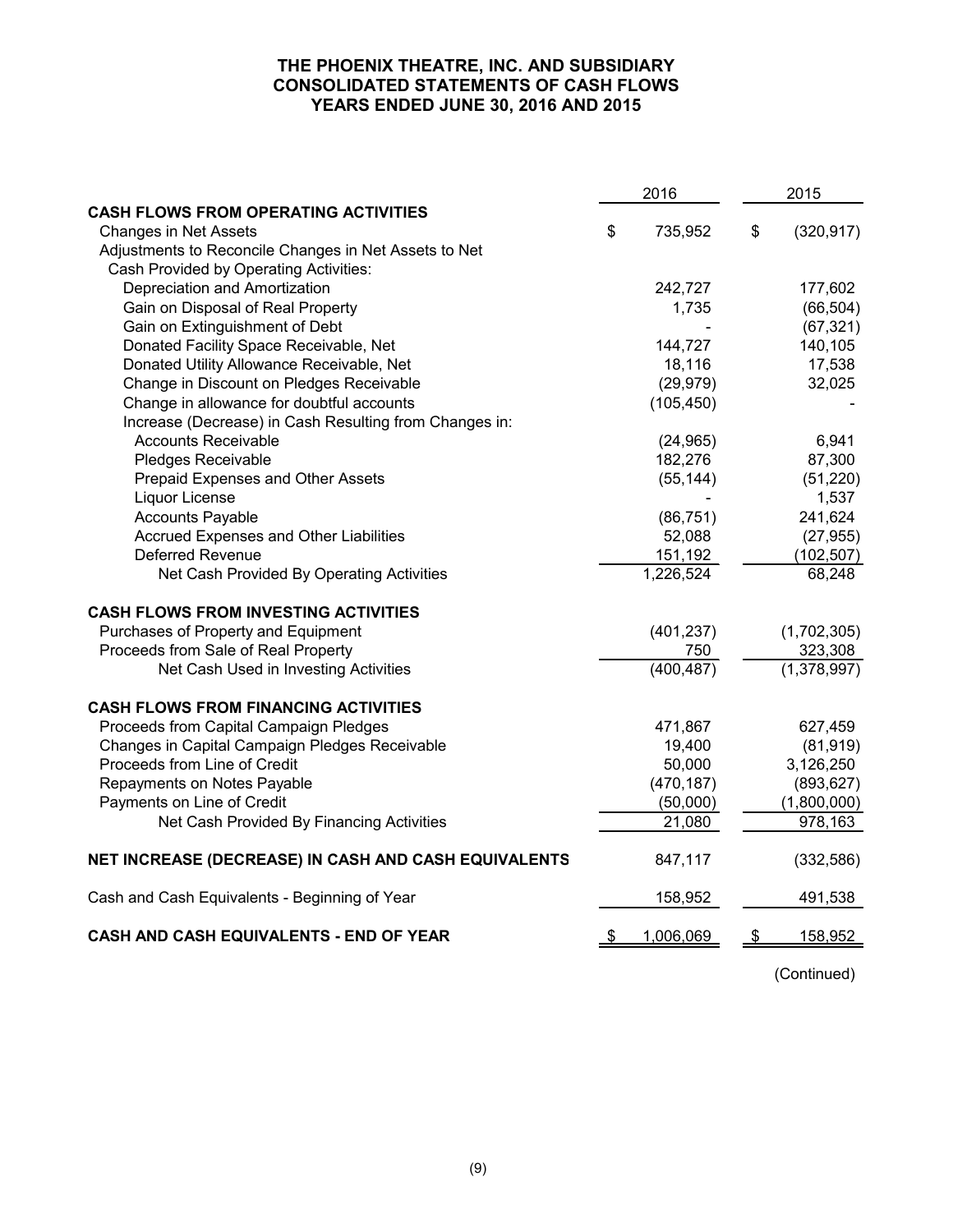## **THE PHOENIX THEATRE, INC. AND SUBSIDIARY CONSOLIDATED STATEMENTS OF CASH FLOWS (CONTINUED) YEARS ENDED JUNE 30, 2016 AND 2015**

|                                                                                                                                      | 2016                              |    | 2015    |
|--------------------------------------------------------------------------------------------------------------------------------------|-----------------------------------|----|---------|
| <b>SUPPLEMENTAL INFORMATION</b><br><b>Interest Paid</b>                                                                              | 124,443                           | S  | 130,547 |
| In-Kind Contributions                                                                                                                | 89,012                            | S  | 337,760 |
| In-Kind Contribution of Facility Space                                                                                               | 547,600                           | S  | 547,600 |
| In-Kind Contribution of Utilities                                                                                                    | 68,547                            |    | 68,547  |
| <b>SUMMARY OF CASH ACCOUNTS</b><br>Operating<br><b>Artistic Reserve</b><br><b>Facility Reserve</b><br><b>Working Capital Reserve</b> | \$<br>6,141<br>500,619<br>499,309 | \$ | 158,952 |
| Total Cash and Cash Equivalents - End of Year                                                                                        | 1,006,069                         |    | 158,952 |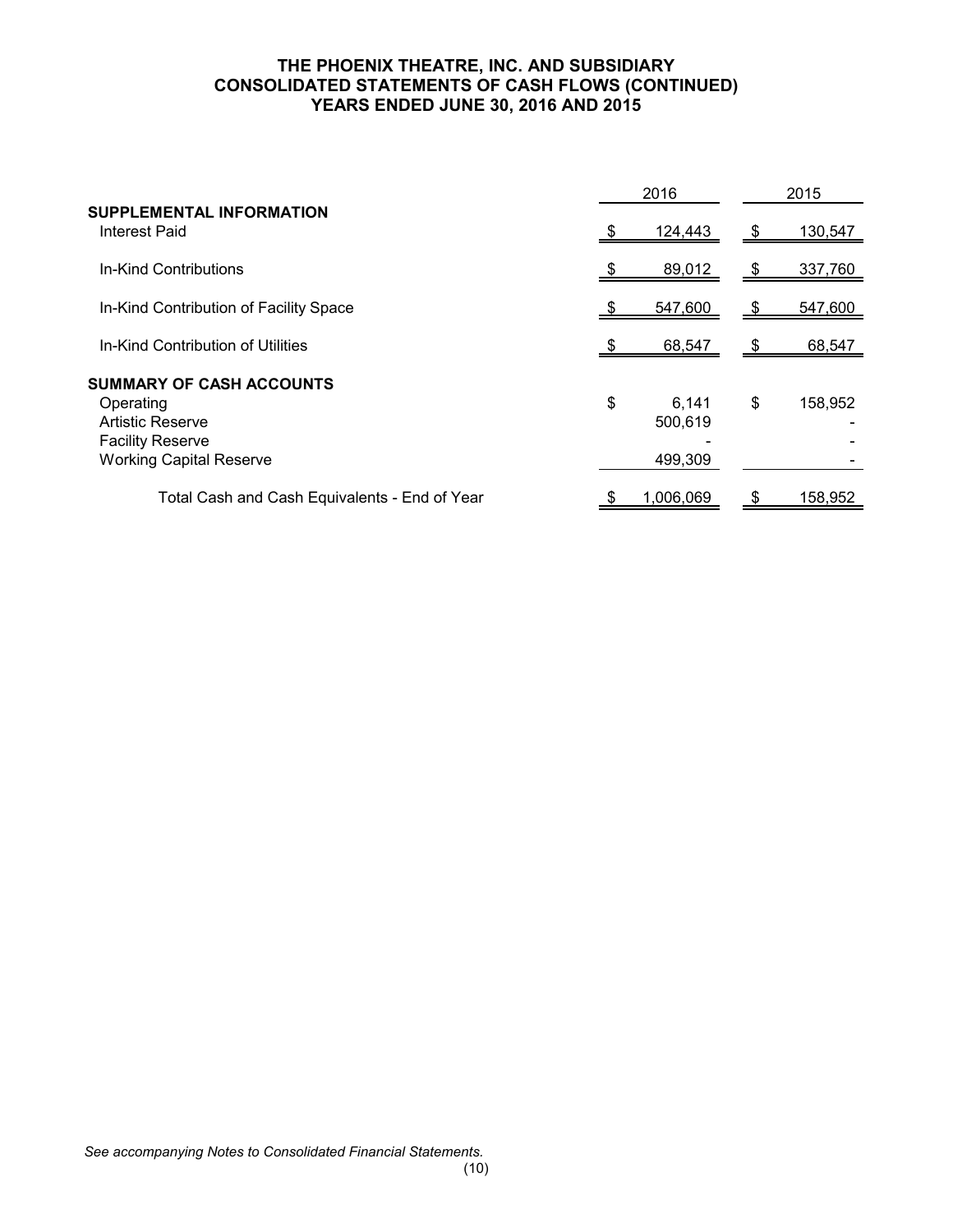### **NOTE 1 SUMMARY OF SIGNIFICANT ACCOUNTING POLICIES**

#### **Nature of Activities**

The Phoenix Theatre, Inc., (the Theatre) founded in 1920 as Phoenix Little Theatre, was incorporated in 1945, as a not-for-profit corporation under the laws of the State of Arizona.

The Theatre is a community oriented  $501(c)(3)$  non-profit professional theatre company serving the Phoenix Metropolitan area. The Theatre is one of the largest local theatrical organizations in the community. The Theatre's principal programming is a series of main stage performances consisting of musicals, comedy and drama. The season typically consists in excess of six productions from September through May.

The Theatre also has acting programs and classes available to the public, as well as a contract with a local school to provide drama instruction, an after school program, and drama curriculum.

During 2015, the Theatre established Phoenix Theatre Real Estate, LLC (Subsidiary) as a separate entity to hold apartments that were purchased for actor housing. The Theatre is the sole member of the Subsidiary.

### **Basis of Presentation**

The Theatre's financial statements have been prepared in accordance with the American Institute of Certified Public Accountants (AICPA) Not-For-Profit Industry Guidance within the Financial Accounting Standards Board (FASB) Codification (Guidance). Under the Guidance, the Theatre is required to provide financial statements which are prepared to focus on the organization as a whole and to present balances and transactions according to the existence or absence of donor-imposed restrictions in three classes of net assets: unrestricted net assets, temporarily restricted net assets, and permanently restricted net assets as follows:

#### Unrestricted Net Assets

Unrestricted net assets are not subject to donor imposed stipulations and are those currently available at the discretion of the Board of Directors for use in the Theatre's operations, in accordance with its bylaws. Temporarily restricted assets received and expended in the same year are classified as unrestricted.

#### Temporarily Restricted Net Assets

Temporarily restricted net assets are those which are subject to donor-imposed stipulations that will be met by the Theatre and/or the passage of time.

#### Permanently Restricted Net Assets

Permanently restricted net assets are those which represent permanent endowments where it is stipulated by donors that the total aggregate contributions remain in perpetuity and a portion of total investment return is available as unrestricted or temporarily restricted, as per the endowment agreements.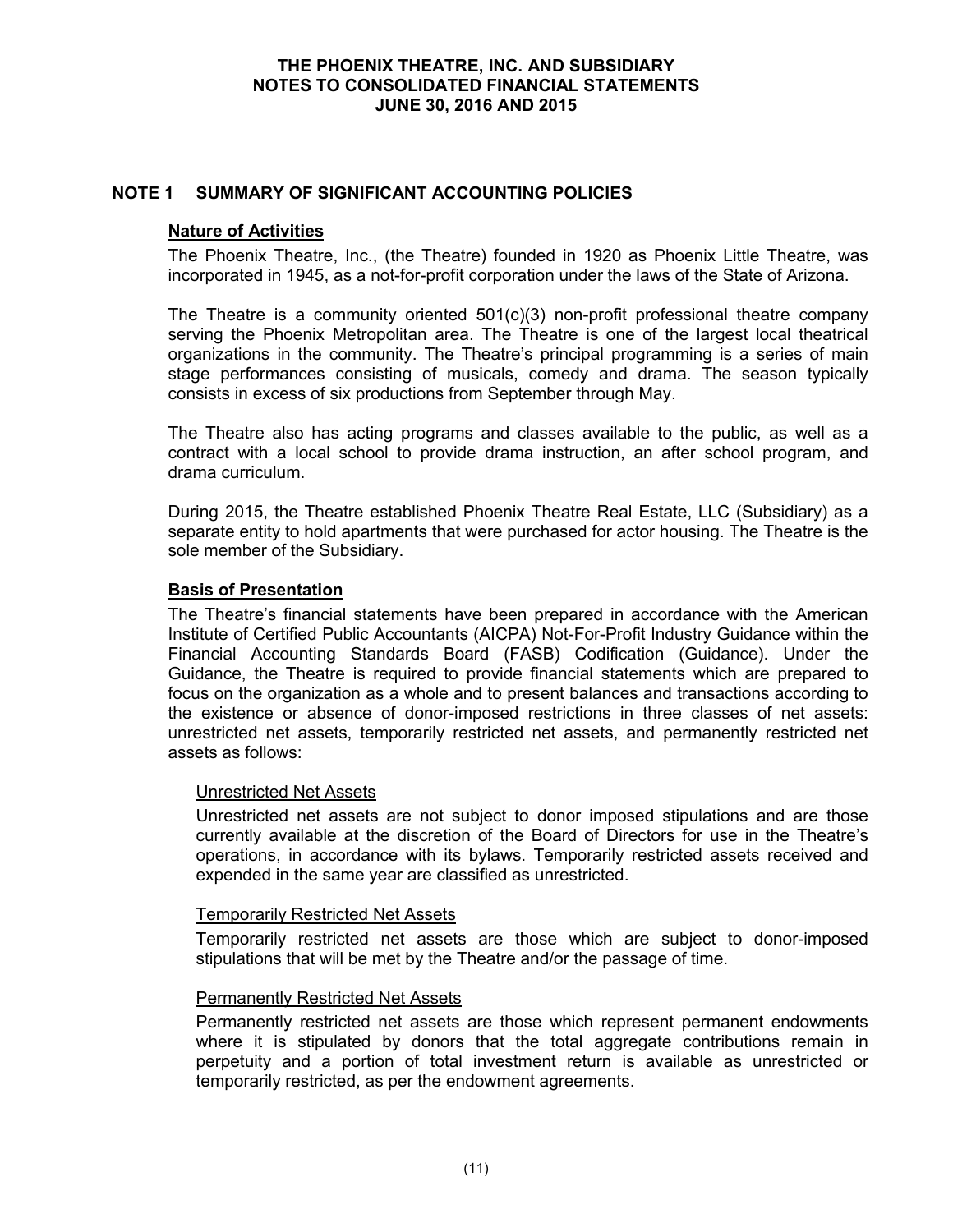## **NOTE 1 SUMMARY OF SIGNIFICANT ACCOUNTING POLICIES (CONTINUED)**

## **Basis of Presentation (Continued)**

Revenues are reported as increases in unrestricted net assets unless use of the related assets is limited by donor-imposed restrictions. Expenses are reported as decreases in unrestricted net assets. Gains and losses on investments and other assets or liabilities are reported as increases or decreases in unrestricted net assets unless their use is restricted explicitly by donor stipulation or by law. Expirations of temporary restrictions on net assets, i.e., the donor stipulated purpose has been fulfilled and/or the stipulated time period has elapsed, are reported as reclassifications to unrestricted net assets.

### **Principles of Consolidation**

The accompanying consolidated financial statements include the accounts of the Theatre and Subsidiary. All significant intercompany transactions and balances have been eliminated in consolidation.

### **Use of Estimates in the Preparation of Consolidated Financial Statements**

The preparation of consolidated financial statements in conformity with accounting principles generally accepted in the United States of America requires management to make a number of estimates and assumptions that affect the reported amounts of assets and liabilities and disclosure of contingent assets and liabilities at the date of the consolidated financial statements and the reported amounts of revenues and expenses during the reporting period. Actual results could differ from those estimates.

## **Cash and Cash Equivalents**

Cash includes cash and may, at times, include cash equivalents, which consist of highly liquid investments with original maturities of three months or less when acquired.

#### **Accounts Receivable**

Accounts receivable are stated at the amount management expects to collect under the terms of the service contracts and agreements. Management provides for probable uncollectible amounts through a charge to earnings and an increase to a valuation allowance based on its assessment of the current status of individual contracts. Account balances with invoices over one year old are considered delinquent. Balances that are still outstanding after management has used reasonable collection efforts are written off through a charge to the valuation allowance and a reduction of receivables. As of June 30, 2016 and 2015, there was no allowance for doubtful accounts recorded as management believes all accounts receivable balances were collectible.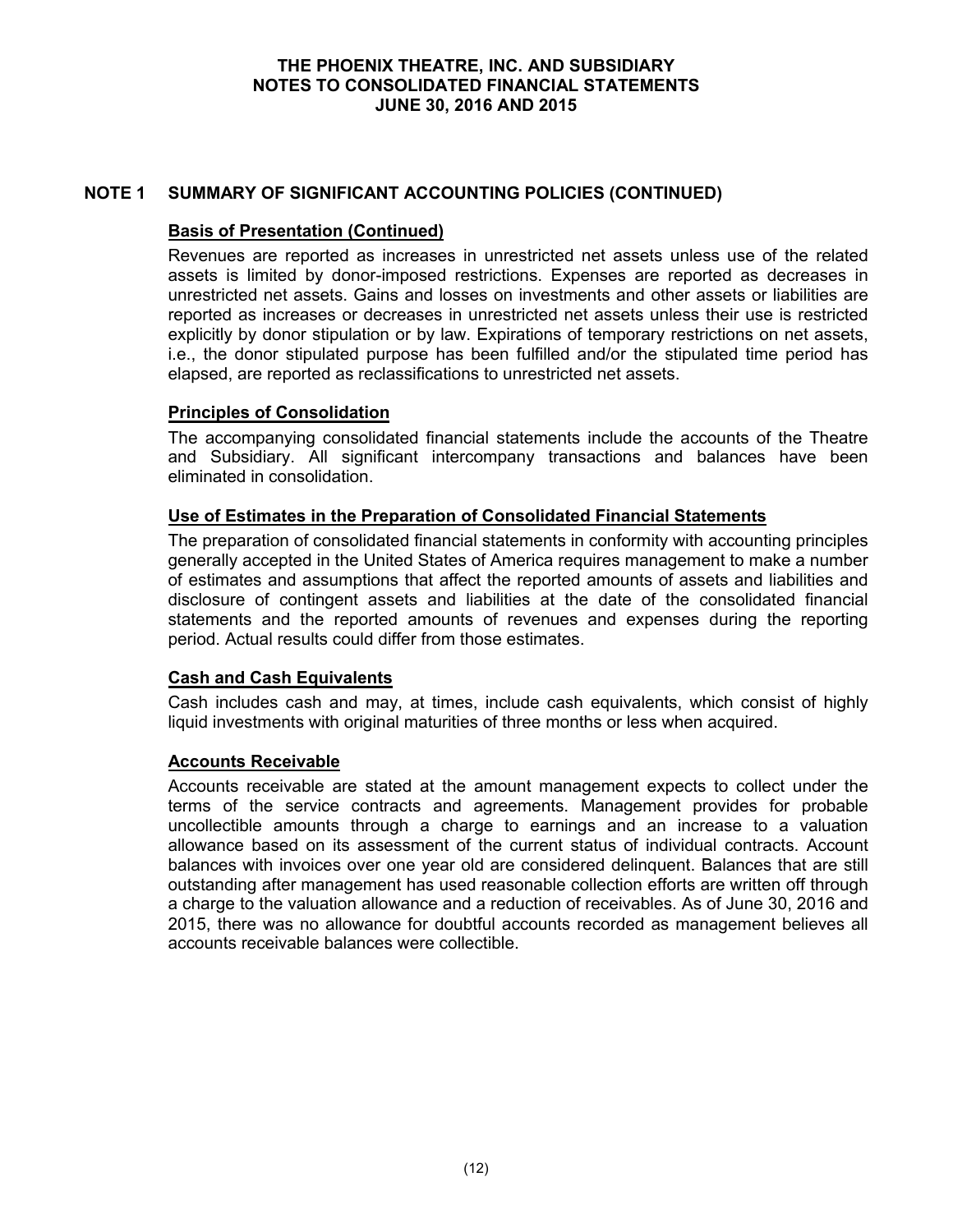### **NOTE 1 SUMMARY OF SIGNIFICANT ACCOUNTING POLICIES (CONTINUED)**

#### **Pledges Receivable**

Unconditional promises to give (pledges receivable) are recognized as revenues in the period the promise is received and as assets, decreases of liabilities or expenses depending on the form of the benefits received. Conditional promises to give are recognized when the conditions on which they depend are substantially met. Monies received pursuant to conditional promises are reflected as deferred revenue. Unconditional promises to give that are to be collected within one year are recorded at net realizable value. Unconditional promises to give that are expected to be collected in future years are recorded at the present value of their estimated future cash flows. The discounts on those amounts are computed using risk-free interest rates as determined by management that are applicable to the years in which the promises are made. Amortization of the discount is included in contribution support. Management provides for probable uncollectible amounts through a charge to earnings and an increase to a valuation allowance based on its assessment of the current status of individual pledges. Balances that are still outstanding after management has used reasonable collection efforts are written off through a charge to the valuation allowance and a reduction of receivables.

## **Costume Inventory**

The Theatre maintains an inventory of costumes and records such inventory at cost.

#### **Property and Equipment**

Purchased property and equipment are initially recorded at cost and donated property and equipment are recorded at the fair value at the date of gift to the Theatre. Maintenance and repairs are charged to operations when incurred. Betterments and renewals in excess of stated amounts are capitalized. When property and equipment is sold or otherwise disposed of, the asset account and related accumulated depreciation account are relieved and any gain or loss is included in operations. Property and equipment costing \$500 or more were capitalized. Depreciation of property and equipment is computed on a straight-line basis over the following general range of estimated useful lives:

|                            | Years    |
|----------------------------|----------|
| Buildings and Improvements | 15 to 28 |
| Furniture and Equipment    | 3 to 15  |
| <b>Vehicles</b>            |          |

Donations of property and equipment are recorded as contributions at the estimated fair value at the date of donation. Such donations are reported as increases in unrestricted net assets unless the donor has restricted the donated asset to a specific purpose. Assets donated with explicit restrictions regarding its use and contributions of cash that must be used to acquire property and equipment are reported as restricted contributions absent donor stipulations regarding how long those donated assets must be maintained. The Theatre reports expirations of donor restrictions when the donated or acquired assets are placed in service as instructed by the donor. The Theatre reclassifies temporarily restricted net assets to unrestricted net assets at that time.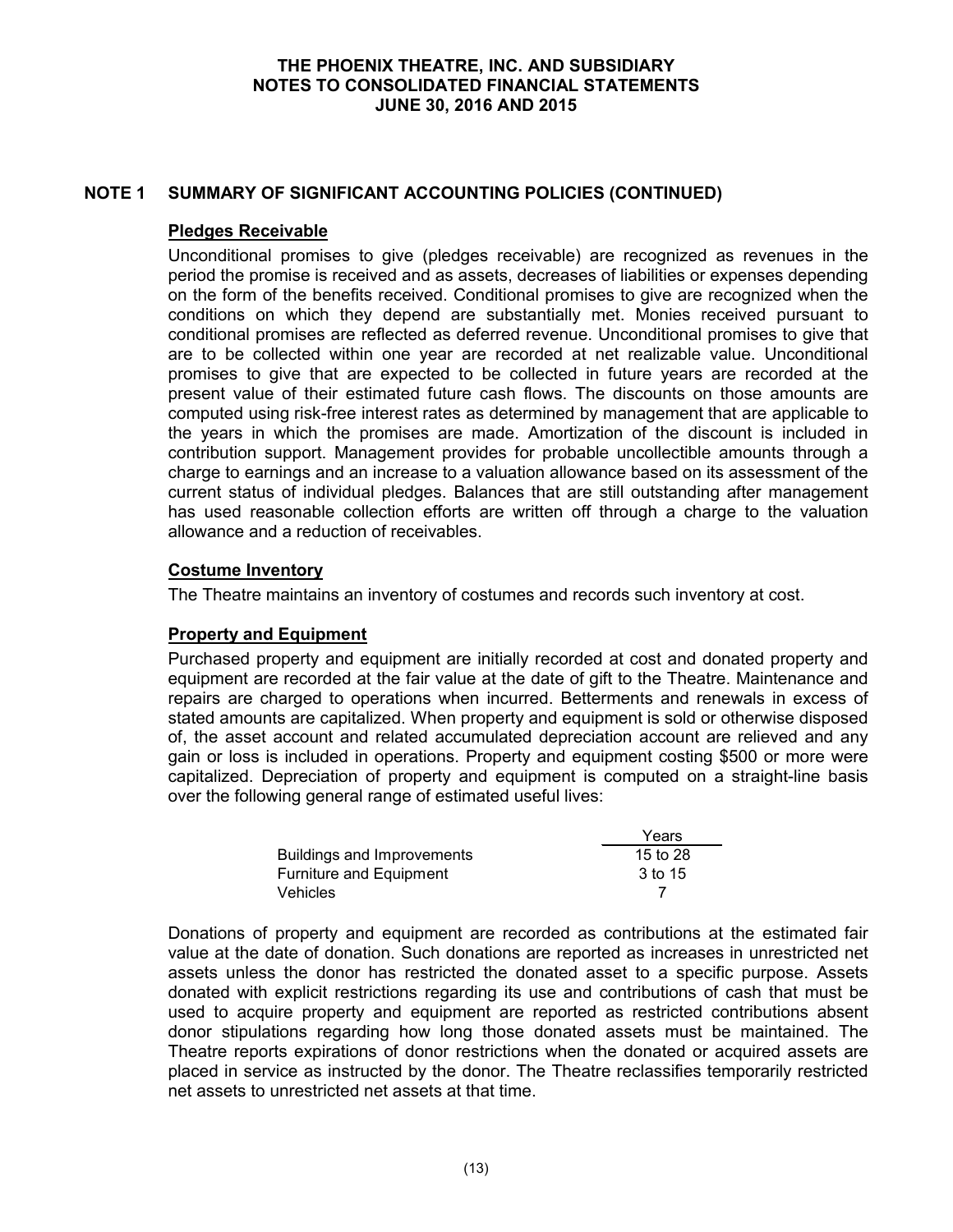### **NOTE 1 SUMMARY OF SIGNIFICANT ACCOUNTING POLICIES (CONTINUED)**

### **Impairment of Long-Lived Assets**

The Theatre reviews long-lived assets for impairment whenever events or changes in circumstances indicate that the carrying amount of an asset may not be recoverable. Recoverability of assets to be held and used is measured by a comparison of the carrying amount of an asset to future net cash flows expected to be generated by the asset. If such assets are considered to be impaired, the impairment to be recognized is measured by the amount by which the carrying amount of the assets exceeds the fair value of the assets. Assets to be disposed of are reported at the lower of the carrying amount or fair value less costs to sell. Management does not believe impairment indicators were present at June 30, 2016 and 2015.

### **Donated Facility Space and Utility Allowance Receivable**

The donated facility space and utility allowance receivable is comprised of a multi-year contribution from the City of Phoenix, Arizona. This unconditional promise to give is recorded at the present value of the estimated fair value of the rents. The discount on these amounts was computed using an interest rate of 3.25%, as determined by management, and is applicable to the years in which the promise is to be received. Amortization of the discount is included in contribution support (Note 10).

### **Deferred Revenue**

Cash received from ticket sales in advance for the subsequent year's performance is deferred until the period in which the performance is presented.

#### **Revenue**

Performance revenue is recorded from ticket sales for performances and is recognized in the period the performance is presented. Academy (summer camp) revenue is recorded in the month in which the students attend classes.

#### **Contributions**

Contributions received are recorded as unrestricted, temporarily restricted, or permanently restricted support depending on the existence and/or nature of any donor restrictions. All donor-restricted support is reported as an increase in temporarily or permanently restricted net assets depending on the nature of the restrictions. When a restriction expires (that is, when a stipulated time restriction ends or purpose restriction is accomplished or a donor removes a restriction), temporarily or permanently restricted net assets are reclassified to unrestricted net assets and reported in the consolidated statements of activities and changes in net assets as net assets released from restrictions.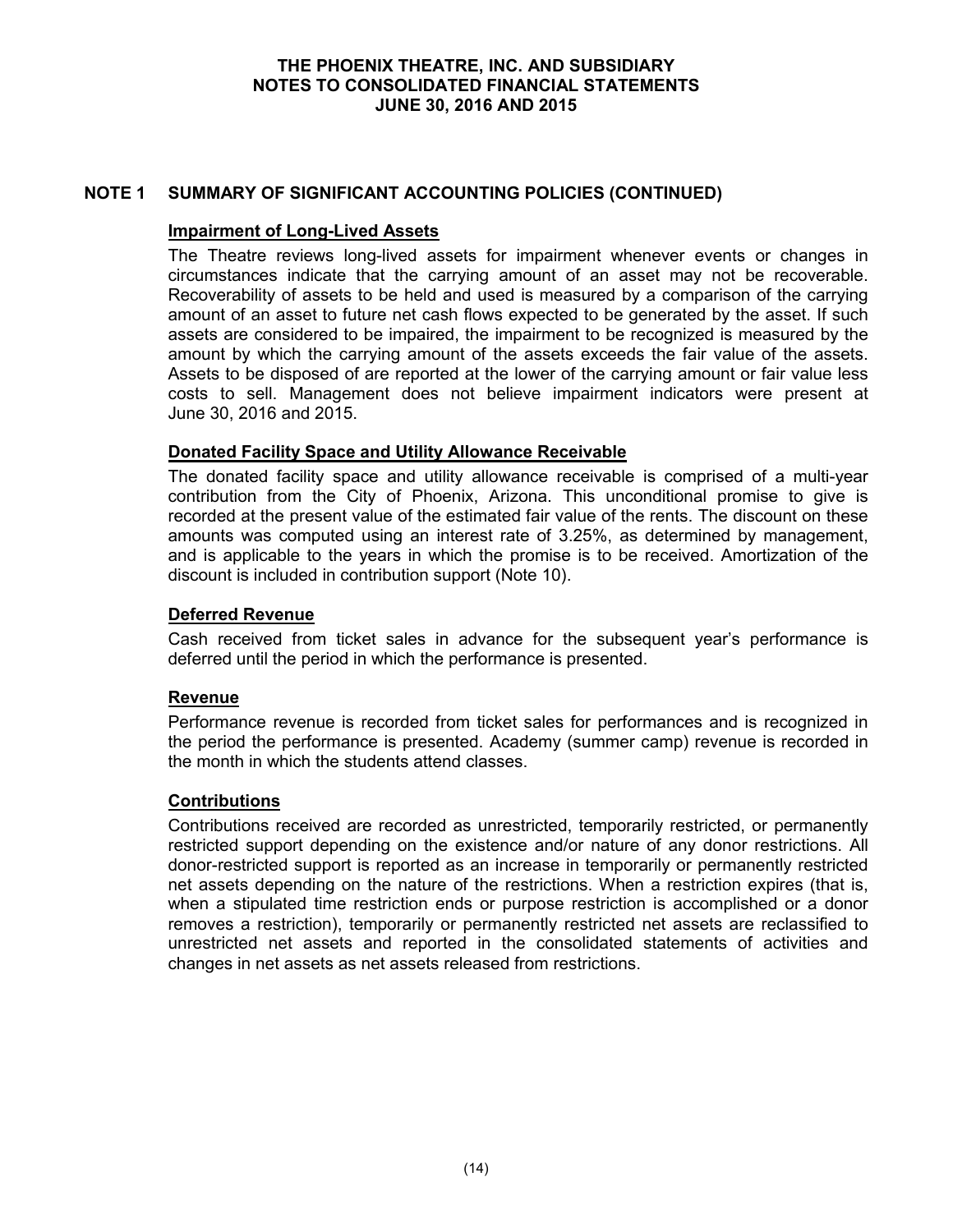## **NOTE 1 SUMMARY OF SIGNIFICANT ACCOUNTING POLICIES (CONTINUED)**

### **Special Events Revenue**

The Theatre conducts special events in which a portion of the gross proceeds paid by the participant represents payments for the direct cost of the benefits received by the participant at the event. Unless a verifiable, objective means exists to demonstrate otherwise, the fair value of meals and entertainment provided at special events is measured at the actual cost to the Theatre. The direct costs of the special events which ultimately benefit the donor rather than the Theatre are included in special events revenues and then expensed as costs of direct donor benefits.

### **Donated Services and Materials**

Donated property, equipment, materials and services are recognized as contributions at their estimated values on the date of receipt. The Theatre utilizes volunteer services in several areas of operations. Volunteer services that require special skills and otherwise need to be purchased by the program, are recorded as support and expense in the period provided. Nonprofessional volunteer hours are not recorded as revenue or expense in the accompanying consolidated financial statements.

### **Advertising**

Advertising costs are expensed when incurred.

## **Functional Expenses**

The costs to the Theatre of providing the various programs and other activities have been presented on a functional basis in the statements of functional expenses. Accordingly, certain costs have been allocated among the programs and supporting services benefited. The costs are allocated based on salary and square footage percentages.

## **Reclassifications**

Certain amounts in the 2015 financial statements have been reclassified to conform to the 2016 consolidated financial statement presentation with no effect on previously reported 2015 net assets or changes in net assets.

## **Income Tax Status**

The Phoenix Theatre, Inc. qualifies as a tax exempt organization under Section 501(c)(3) of the Internal Revenue Code (the Code), and accordingly, there is no provision for corporate income taxes in the accompanying financial statements. In addition, this Theatre qualifies for the charitable contribution deduction under Section 170 of the Code and has been classified as an organization that is not a private foundation. Income determined to be unrelated business taxable income (UBTI) would be taxable. The Subsidiary is a disregarded entity for income tax reporting purposes since it has only one member.

The Theatre and subsidiary have no uncertain tax positions as of June 30, 2016 and 2015.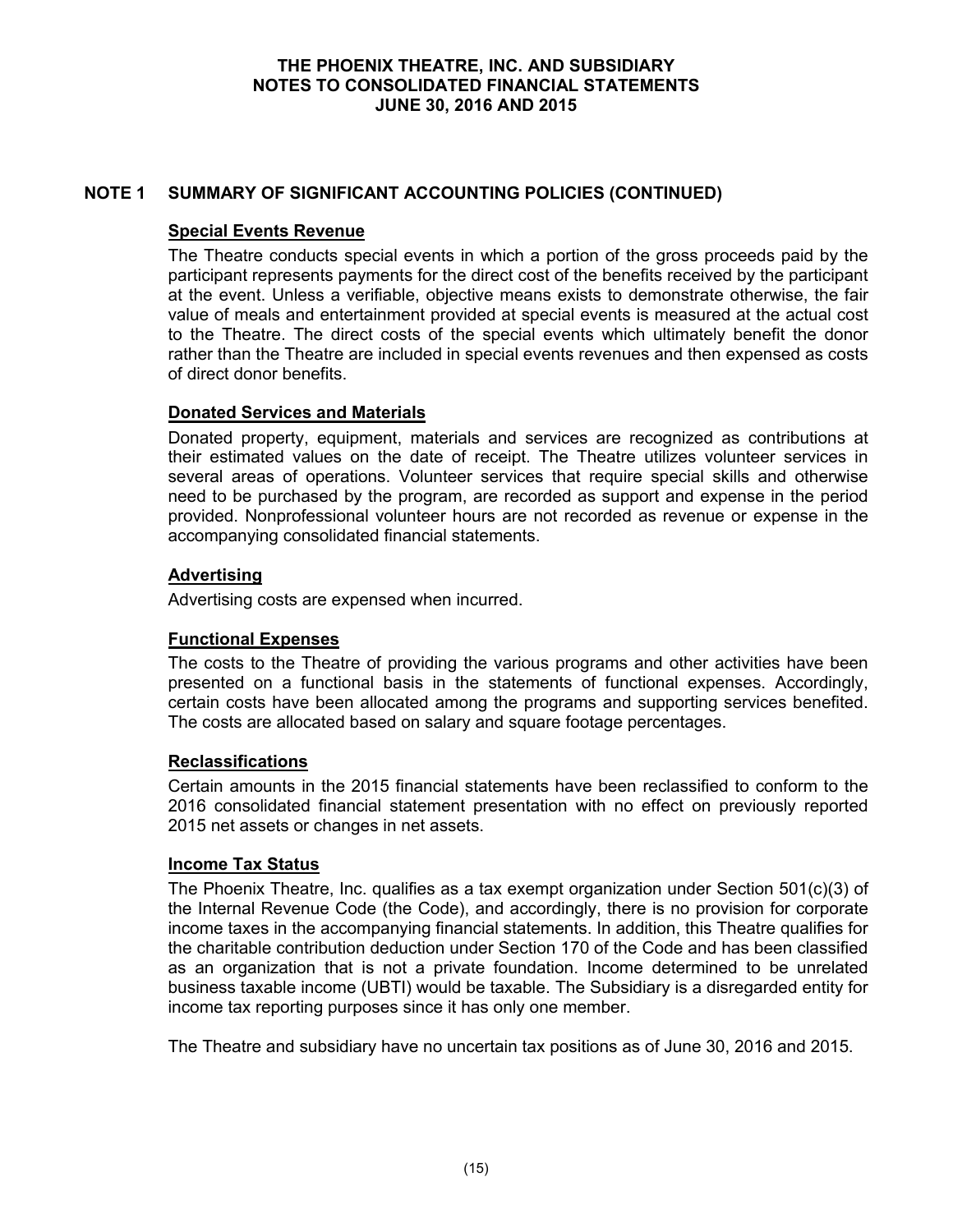## **NOTE 2 PLEDGES RECEIVABLE**

Pledges receivable consist of the following:

|                                                | 2016 |                  |            |            |  |
|------------------------------------------------|------|------------------|------------|------------|--|
|                                                |      | Capital          | Program    |            |  |
|                                                |      | Campaign         |            | Related    |  |
| Pledges Receivable Before Unamortized Discount | \$   | 1,273,202        | \$         | 142,650    |  |
| <b>Less Unamortized Discount</b>               |      | (17, 330)        |            | (396)      |  |
| Total                                          |      | 1,255,872        |            | 142,254    |  |
| Less Allowance for Uncollectibles              |      | (25,500)         |            |            |  |
| Pledges Receivable, Net                        | - 56 | 1,230,372        | \$         | 142,254    |  |
| Amounts due in:                                |      |                  |            |            |  |
| Less than One Year                             | \$   | 392,297          | \$         | 102,650    |  |
| One to Five Years                              |      | 880,905          |            | 40,000     |  |
| Total                                          | - \$ | 1,273,202        | $\sqrt{3}$ | 142,650    |  |
|                                                |      | 2015             |            |            |  |
|                                                |      | Capital          |            | Program    |  |
|                                                |      | Campaign         |            | Related    |  |
| Pledges Receivable Before Unamortized Discount | \$   | 1,764,469        | \$         | 350,426    |  |
| <b>Less Unamortized Discount</b>               |      | (46,427)         |            | (1, 278)   |  |
| Total                                          |      | 1,718,042        |            | 349,148    |  |
| Less Allowance for Uncollectibles              |      | (46, 800)        |            | (109, 650) |  |
| Pledges Receivable, Net                        |      | <u>1,671,242</u> | \$         | 239,498    |  |
| Amounts Due in:                                |      |                  |            |            |  |
| Less than One Year                             | \$   | 571,531          | \$         | 290,426    |  |
| One to Five Years                              |      | 1,192,938        |            | 60,000     |  |
| Total                                          |      | 1,764,469        | \$         | 350,426    |  |
|                                                |      |                  |            |            |  |

The discount rate used to determine the present value of the pledges receivable balance is a rate considered appropriate for the expected repayment term. For the years ended June 30, 2016 and 2015, the discount rate was 1.00% and 1.63%, respectively. One capital pledge accounted for 90% of the capital related pledge receivable balance as of June 30, 2016. One capital related pledge account for 86% of the capital related pledge receivable balance as of June 30, 2015. The capital campaign pledges receivable are reflected as long-term assets as the amounts collected are to be expended on long term assets.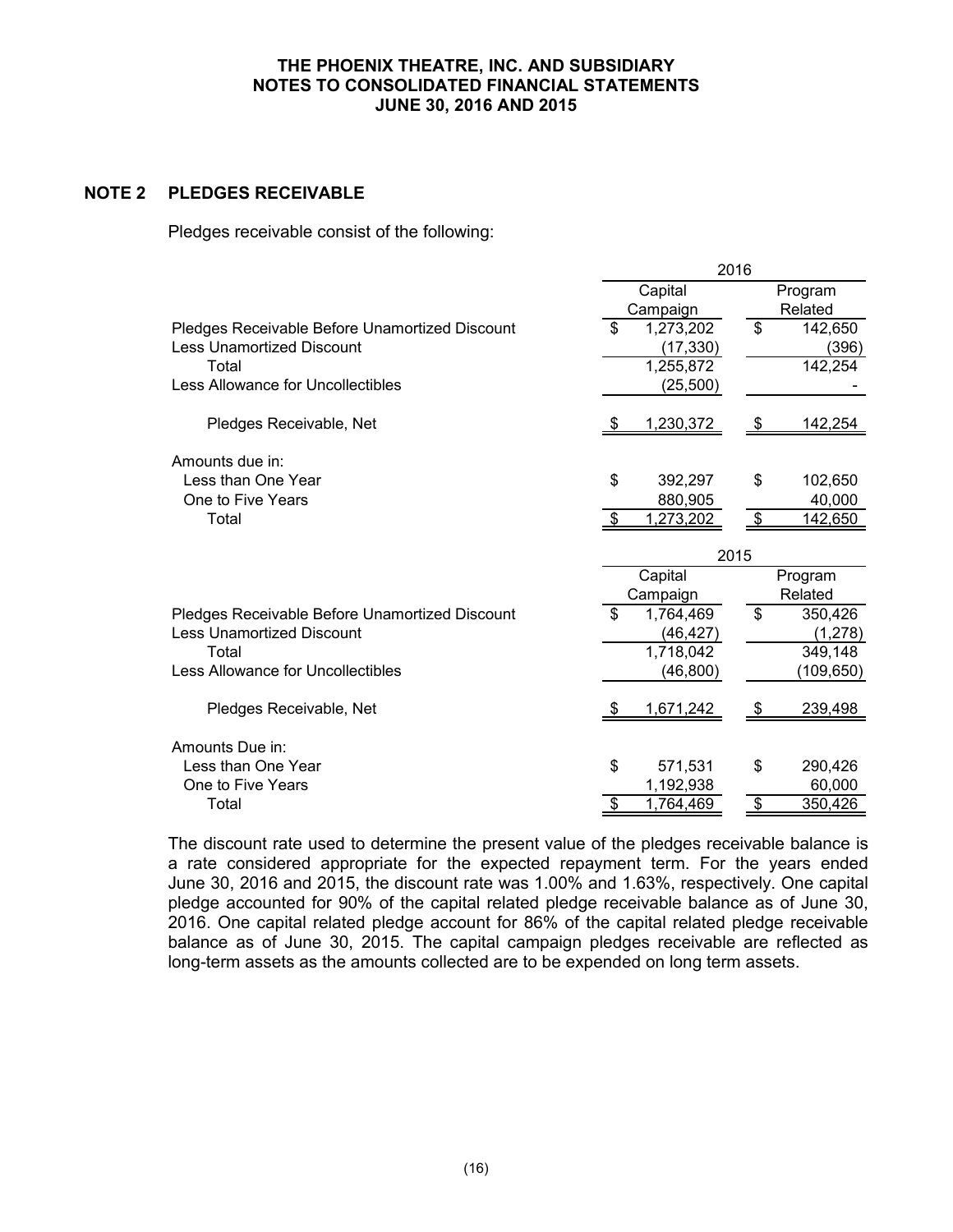## **NOTE 3 PROPERTY AND EQUIPMENT**

Property and equipment consist of the following:

|                                                | 2016            |   | 2015        |
|------------------------------------------------|-----------------|---|-------------|
| Building and Improvements                      | \$<br>2,563,788 | S | 2,545,752   |
| Furniture and Equipment                        | 2,096,244       |   | 1,746,851   |
| <b>Computer Equipment and Software</b>         | 224,238         |   | 223,291     |
| <b>Vehicles</b>                                | 85,625          |   | 57,282      |
| Total                                          | 4,969,895       |   | 4,573,176   |
| Less Accumulated Depreciation and Amortization | (2,336,186)     |   | (2,095,492) |
| Property and Equipment, Net of Accumulated     |                 |   |             |
| Depreciation and Amortization                  | 2,633,709       |   | 2,477,684   |

Depreciation and amortization expense charged to operations was \$242,727 and \$177,602 during the years ended June 30, 2016 and 2015, respectively.

The buildings and land occupied by the Theatre are owned by the City of Phoenix and are leased to the Theatre under a long-term lease agreement. See Note 10 for details.

### **NOTE 4 NOTES PAYABLE**

During fiscal year 2015, the Subsidiary took out a term loan with Wells Fargo to finance the purchase of apartments for the purpose of actor housing. The Note payable matures December 1, 2019. Interest is payable monthly at 4.50%. There was a balance of \$983,642 as of June 30, 2016.

In October 2014, the Theatre refinanced two lines of credit with a term loan with Wells Fargo. The Note payable matures March 31, 2020 with interest due monthly at 5.0% and annual principal payments. There was a balance of \$1,000,000 as of June 30, 2016.

During fiscal year 2014, the Theatre took out a term loan with Wells Fargo to finance equipment for the new theatre. The Note payable matures March 31, 2017. Interest is payable monthly at 4.3%. There was a balance of \$114,481 as of June 30, 2016.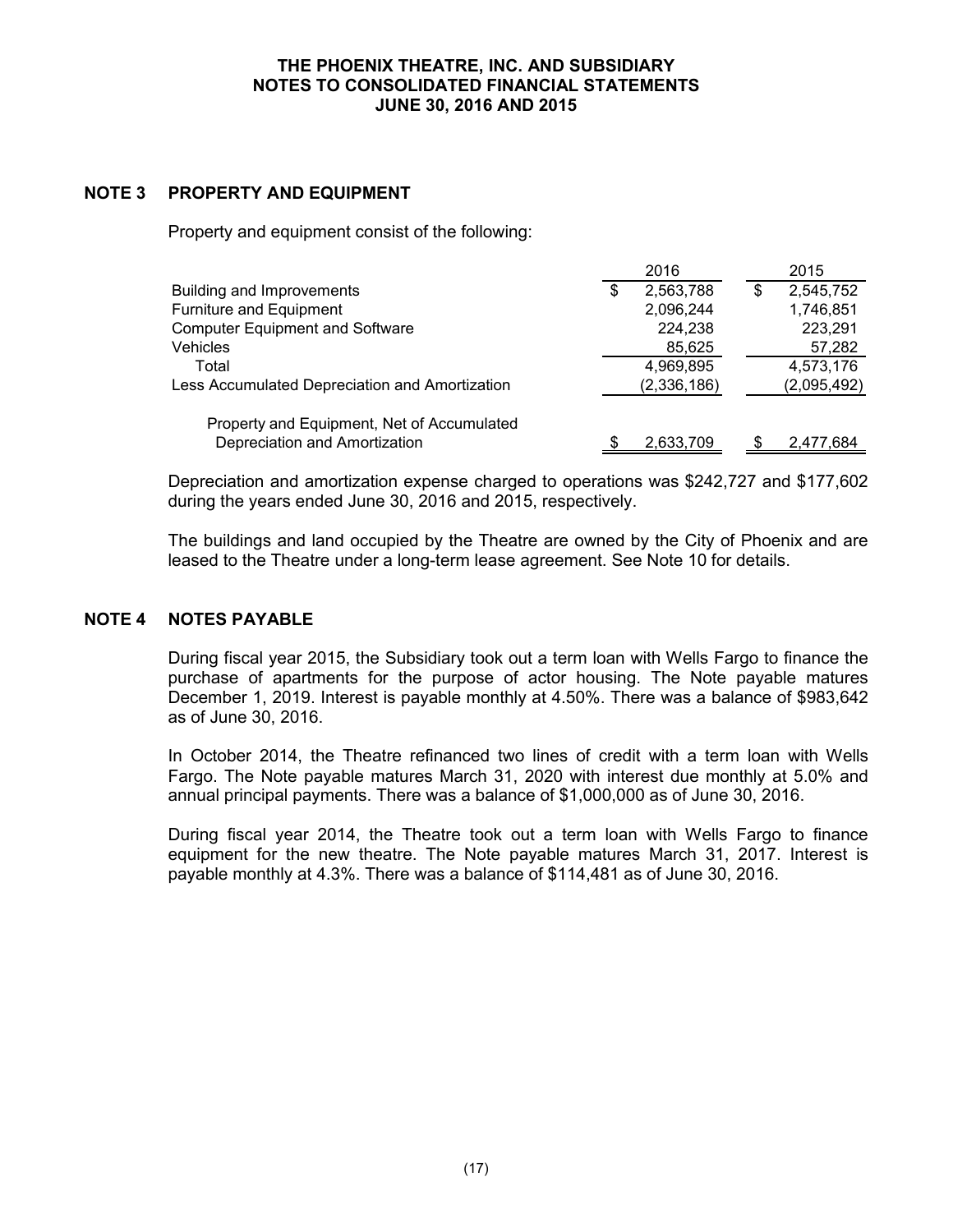# **NOTE 4 NOTES PAYABLE (CONTINUED)**

Notes payable consists of the following:

| Description                                                                                                                                                                                                                                |    | 2016                              |    | 2015                                |  |
|--------------------------------------------------------------------------------------------------------------------------------------------------------------------------------------------------------------------------------------------|----|-----------------------------------|----|-------------------------------------|--|
| Note payable to bank; due in monthly installments<br>of \$12,973, including interest at 4.13%, due<br>March 31, 2017. (Capital Campaign)                                                                                                   | \$ | 114,481                           | \$ | 261,718                             |  |
| Note payable to bank with original amount of<br>\$1,800,000; due in monthly interest payments and<br>annual principal payments, including interest at 5.25%,<br>due March 31, 2020; collateralized by real property.<br>(Capital Campaign) |    | 1,000,000                         |    | 1,300,000                           |  |
| Note payable to a bank; due in monthly installments<br>of \$5,704, including interest at 4.50%, due December 1,<br>2019; collateralized by real property. (Apartments)<br>Total<br><b>Less Current Maturities</b>                          |    | 983,642<br>2,098,123<br>(438,536) |    | 1,006,592<br>2,568,310<br>(470,102) |  |
| Note Payable, Less Current Maturities                                                                                                                                                                                                      |    | 1.659.587                         |    | 2,098,208                           |  |

Future maturities of the note payable are as follows:

| Year Ending June 30, | Amount |           |  |
|----------------------|--------|-----------|--|
| 2017                 | \$     | 438,536   |  |
| 2018                 |        | 225,177   |  |
| 2019                 |        | 226,350   |  |
| 2020                 |        | 1,208,060 |  |
| 2021                 |        |           |  |
| Total                |        | 2,098,123 |  |

The note payable agreements require several financial ratios be maintained at levels stipulated in the note payable agreements. For the years ended June 30, 2016 and 2015, management believes the Theatre was in compliance with the ratios described in the note payable agreements.

## **NOTE 5 LINES OF CREDIT**

During 2015, the Theatre obtained financing in the form of a note with total principal of \$1,800,000 and interest rate of 5.25%, of which part of the proceeds was used to pay the lines of credit outstanding in full (see Note 4). The Theatre had no outstanding balance on the line of credit at June 30, 2016 and 2015.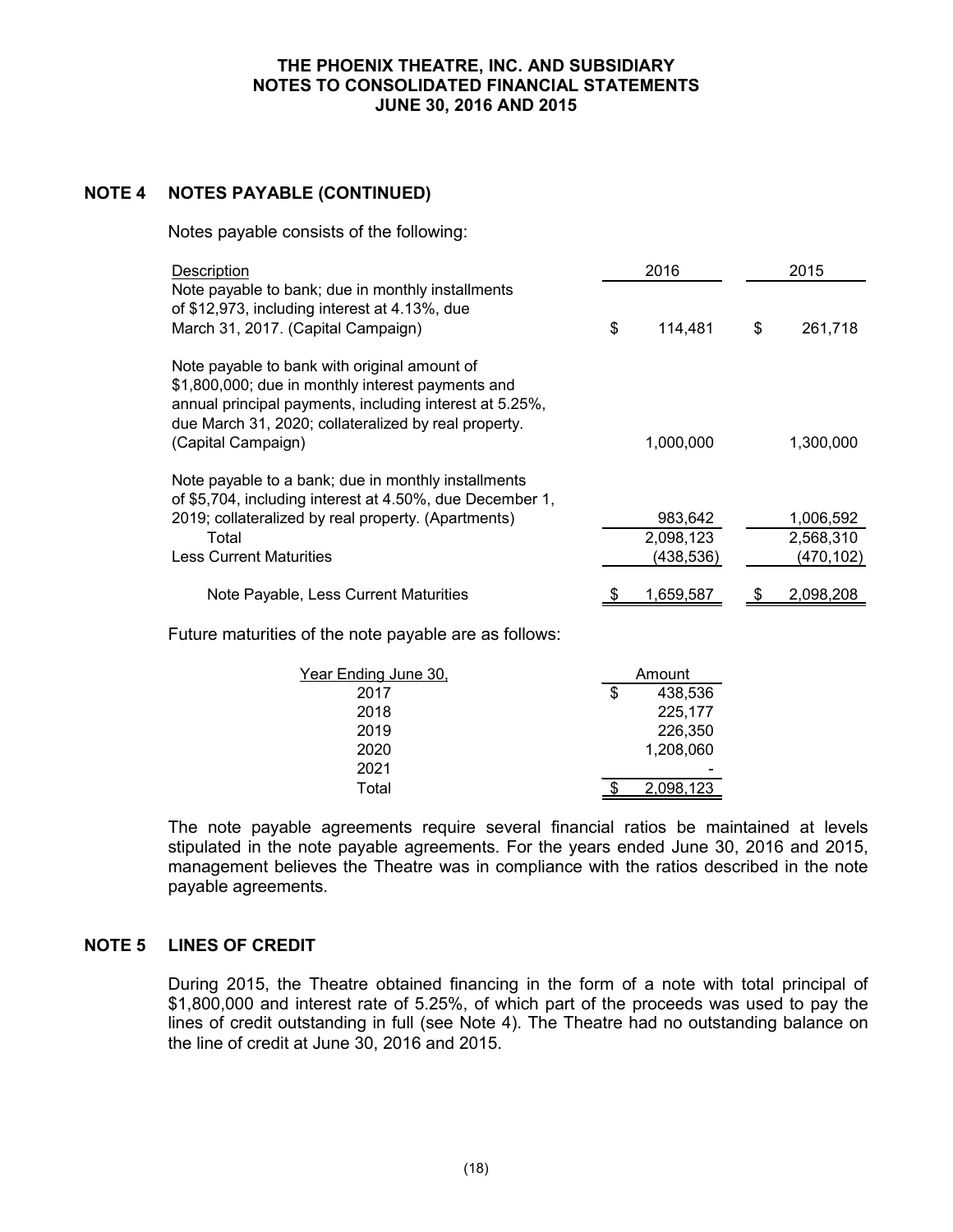### **NOTE 6 BOARD DESIGNATED**

During 2016, Board of Directors of the Theatre designated funds (reserves) that consist of the following at June 30, 2016:

|                          | Artistic<br>Reserve | Facility<br>Reserve | <b>Working Capital</b><br>Reserve |    | Total   |
|--------------------------|---------------------|---------------------|-----------------------------------|----|---------|
| Board Designated Funds,  |                     |                     |                                   |    |         |
| <b>Beginning Balance</b> | \$<br>٠             | \$                  | \$                                | S  |         |
| Contributions            | 500,000             |                     | 499,329                           |    | 999.329 |
| <b>Expenditures</b>      | (10)                |                     | (20)                              |    | (30)    |
| Income                   | 629                 |                     |                                   |    | 629     |
| Board Designated Funds,  |                     |                     |                                   |    |         |
| <b>Ending Balance</b>    | 500,619             | \$                  | \$<br>499,309                     | \$ | 999,928 |

The Artistic Risk Reserve Enhancement Fund was created with the intent to allow the Theater to take advantage of artistic opportunities, fund larger scale productions that present artistic risk, experiment with new theatrical forms, initiate multiyear development of new works, and take on unique artistic and technical challenges with plays or musicals that are remarkable in scope and/or scale with confidence.

The Facility Reserve Fund shall be used for the purpose of equipment acquisition to replace aging equipment or acquire new equipment and/or technology, as well as building upgrades.

The Working Capital Reserve Fund was created with the intent to build and maintain an adequate level of unrestricted net assets to support the Organization's day-to-day operations in the event of unforeseen shortfalls. The Fund may also be used for one-time, nonrecurring expenses that will build long-term capacity, such as staff development, research and development, or investment in infrastructure.

## **NOTE 7 TEMPORARILY RESTRICTED NET ASSETS**

Temporarily restricted net assets consist of the following:

| 2016 |            |   | 2015       |  |
|------|------------|---|------------|--|
| \$   | 307,236    | S | 90,000     |  |
|      |            |   |            |  |
|      | 1,255,872  |   | 1,718,042  |  |
|      | 116.595    |   | 308,989    |  |
|      | 12,067,810 |   | 12,212,537 |  |
|      | 1,510,614  |   | 1,528,730  |  |
|      | 15,258,127 |   | 15,858,298 |  |
|      |            |   |            |  |

Net assets of \$1,365,962 and \$1,149,868 were released from restriction during 2016 and 2015, respectively.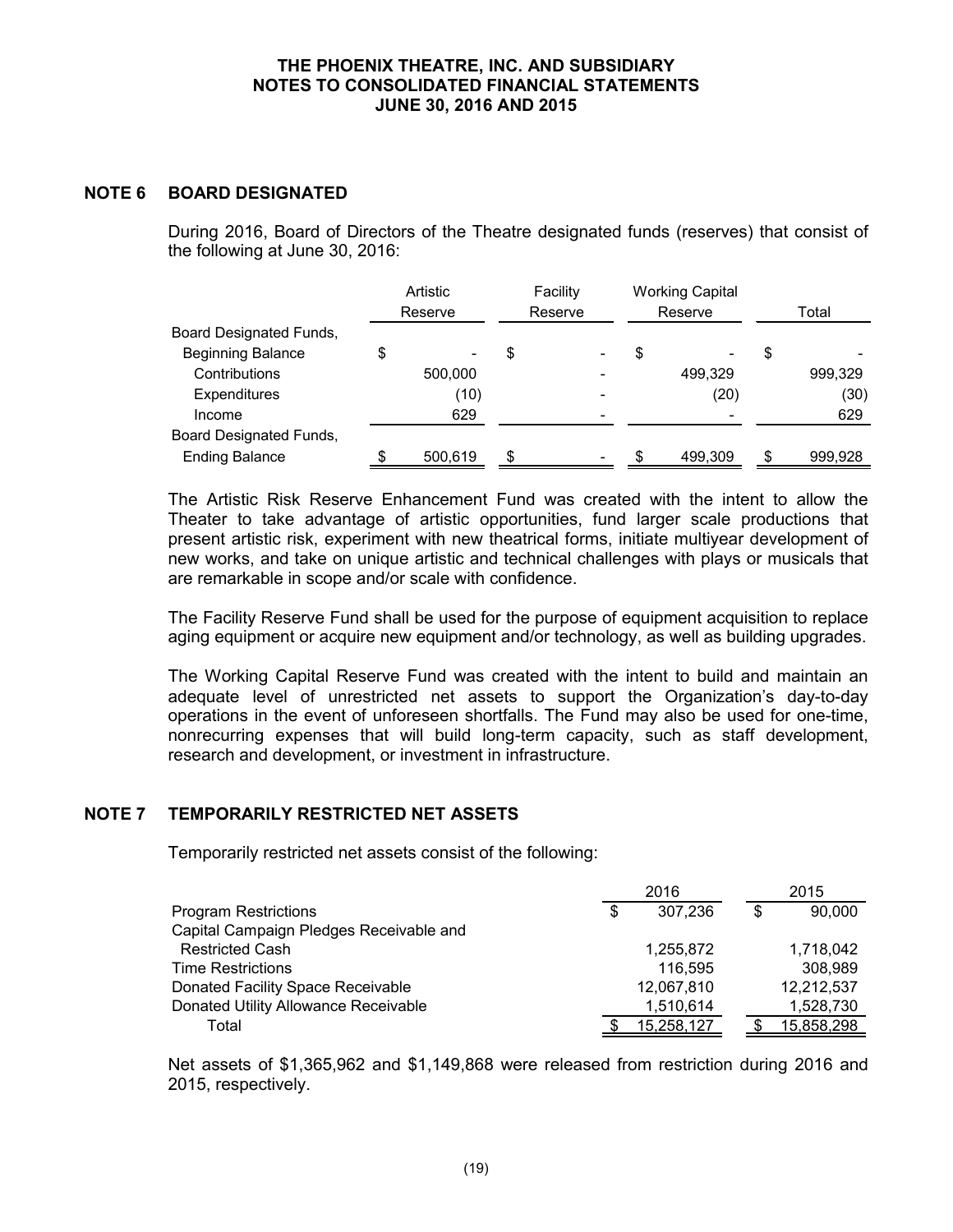### **NOTE 8 PERMANENTLY RESTRICTED NET ASSETS**

Permanently restricted net assets consisted of funds for which the donors stipulate the principal is to be maintained in perpetuity. The earnings and net appreciation on these funds are unrestricted and temporarily restricted and are allocated for specific purposes by the Theatre's Board of Directors or in accordance with the donor agreement. The Theatre had \$45,000 of permanently restricted net assets at June 30, 2016 and 2015.

#### **NOTE 9 OPERATING LEASES**

The Theatre leases office equipment under an operating lease agreement that expires on July 2015. Minimum future payments under this non-cancelable operating lease after June 30, 2016, are as follows:

| Year Ending June 30,                        |   | Amount |  |
|---------------------------------------------|---|--------|--|
| 2017                                        | S | 8.364  |  |
| 2018                                        |   | 8.364  |  |
| 2019                                        |   | 4.879  |  |
| <b>Total Minimum Future Rental Payments</b> |   | .607   |  |

Total rental expense for operating leases with terms in excess of one month was approximately \$16,100 during the years ended June 30, 2016 and 2015.

## **NOTE 10 FACILITIES OPERATING LEASE**

Since the 1950's, the Theatre has leased the land and theatre facilities from the City of Phoenix for a nominal fee. The Theatre entered into a new agreement to lease the Theatre facilities from the City of Phoenix for 59 years, effective January 1, 1997. The annual lease payment for the building rent is \$1. The estimated value of the annual rent was in excess of \$547,600 during the years ended June 30, 2016 and 2015. In addition, according to the lease agreement, the Theatre is responsible for the utility costs of the facilities and maintenance costs for the shared common areas in excess of a yearly allowance. This utility allowance is based on the actual cost of utilities for the year ended June 30, 1993. This baseline amount is indexed annually for inflation with the Consumer Price Index.

In connection with the Black Box Theatre capital expansion project, the lease was amended in March of 2014, and the cancellation policy was not included in the update. Based on the operating agreement terms, the Theatre is receiving an unconditional promise to give for the use of the facility and the utility allowance for the entirety of the contract, through December 31, 2055.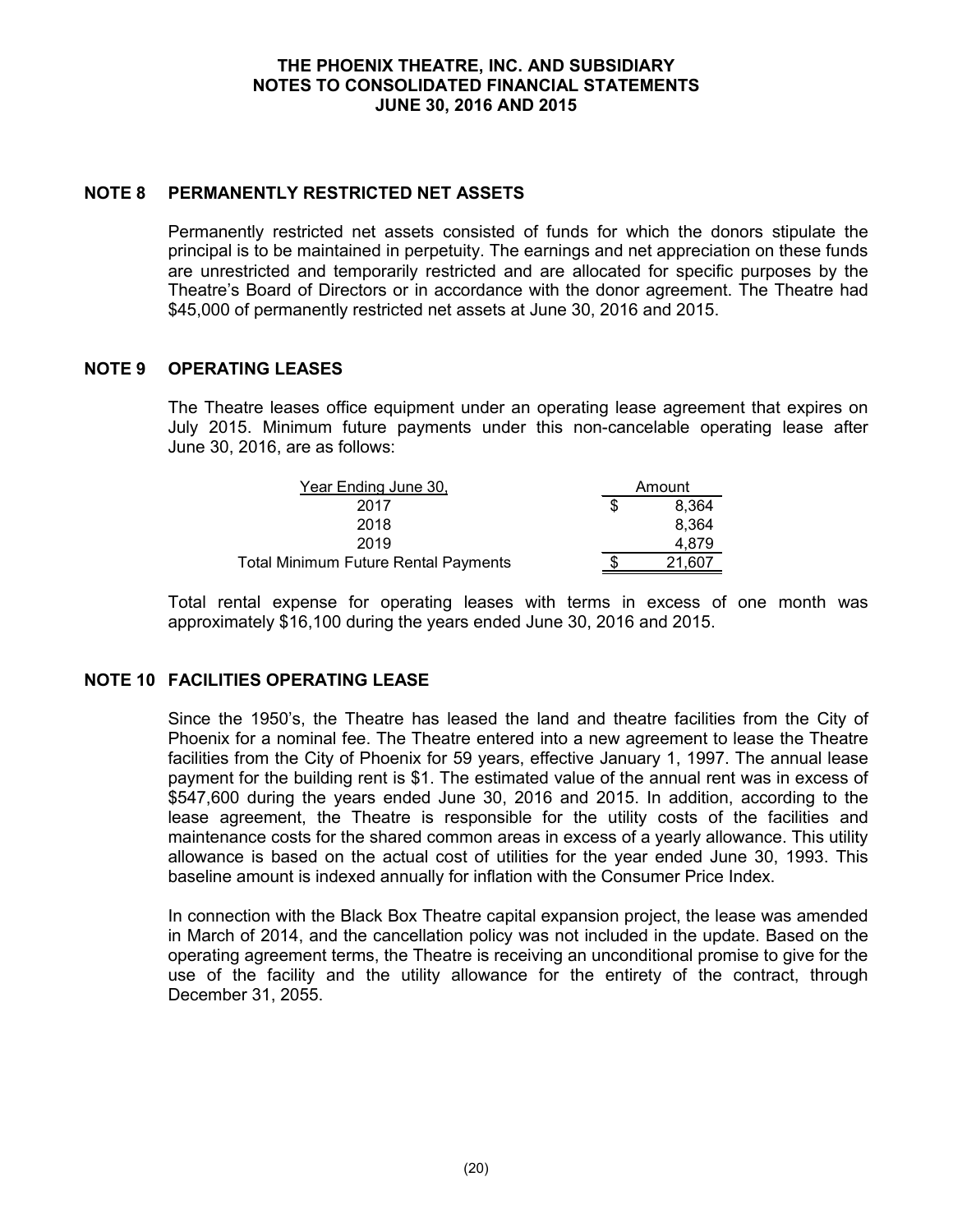## **NOTE 10 FACILITIES OPERATING LEASE (CONTINUED)**

At June 30, the donated facility space and utility allowance receivable consists of the following:

|                                               |                       | 2016              |  |  |
|-----------------------------------------------|-----------------------|-------------------|--|--|
|                                               | Donated               | Utility           |  |  |
|                                               | <b>Facility Space</b> | Allowance         |  |  |
|                                               | Receivable            | Receivable        |  |  |
| Receivable Amount Before Unamortized Discount | \$<br>21,904,000      | \$<br>2,741,880   |  |  |
| <b>Less Unamortized Discount</b>              | (9,836,190)           | (1,231,266)       |  |  |
| Total                                         | 12,067,810            | 1,510,614<br>- \$ |  |  |
| Amounts Due in:                               |                       |                   |  |  |
| Less than One Year                            | \$<br>547,600         | \$<br>68,547      |  |  |
| Over One Year                                 | 21,356,400            | 2,673,333         |  |  |
| Total                                         | 21,904,000            | 2,741,880<br>-\$  |  |  |
|                                               |                       | 2015              |  |  |
|                                               | Donated               | <b>Utility</b>    |  |  |
|                                               | <b>Facility Space</b> | Allowance         |  |  |
|                                               | Receivable            | Receivable        |  |  |
| Receivable Amount Before Unamortized Discount | \$<br>22,451,600      | \$<br>2,810,427   |  |  |
| Less Unamortized Discount                     | (10,239,063)          | (1, 281, 697)     |  |  |
| Total                                         | 12,212,537            | -\$<br>1,528,730  |  |  |
| Amounts Due in:                               |                       |                   |  |  |
| Less than One Year                            | \$<br>547,600         | \$<br>68,547      |  |  |
| One to Five Years                             | 21,904,000            | 2,741,880         |  |  |
|                                               |                       |                   |  |  |
| Total                                         | 22,451,600            | 2,810,427<br>S    |  |  |

## **NOTE 11 EMPLOYEE RETIREMENT PLAN**

During the year ended June 30, 2006, the Theatre adopted a 403(b) retirement plan. All employees of the Theatre are eligible for participation in the plan. The Theatre is not obligated and has elected not to contribute to this plan for the years ended June 30, 2007 through June 30, 2016. The Theatre does not have any unfunded liabilities associated with this retirement plan.